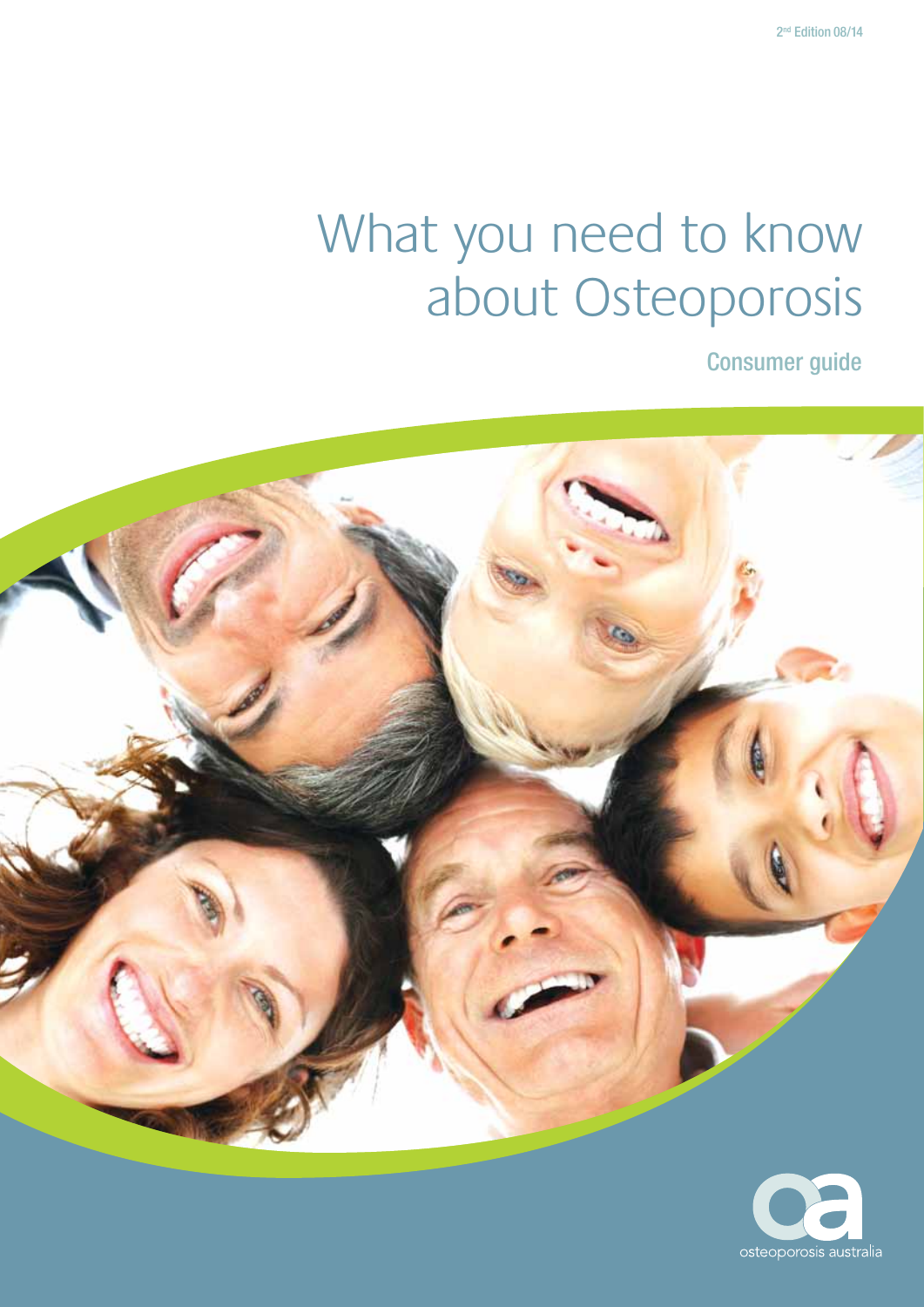# Introduction

1.2 million Australians are affected by osteoporosis, which means that their bones are fragile and at risk of fracture. A further 6.3 million people have low bone density (osteopenia), a possible precursor to osteoporosis.

However, as many as 4 out of 5 people with osteoporosis don't know that they have it and therefore don't know that they are at risk of fracturing a bone. This is because osteoporosis is a 'silent' disease without obvious symptoms. It can progress without people being aware that they have the disease until they break a bone. It is therefore important that osteoporosis is diagnosed and treated as early as possible. Sometimes osteoporosis is not diagnosed, even after a fracture has occurred. This is because the underlying cause of the fracture has not been properly investigated.

After the first fracture, there is a 2-4 times greater risk of another fracture occurring within 12 months. This risk rises rapidly with each fracture, and is known as the 'cascade effect.' Unfortunately, most Australians do NOT receive the investigations and treatment necessary to prevent fractures, either before or after the first fracture occurs. This booklet will help you to identify your risk of osteoporosis and sets out the steps you can take to improve your bone health. If you have already had a fracture, it gives advice on what you can do to minimise further damage to your bones.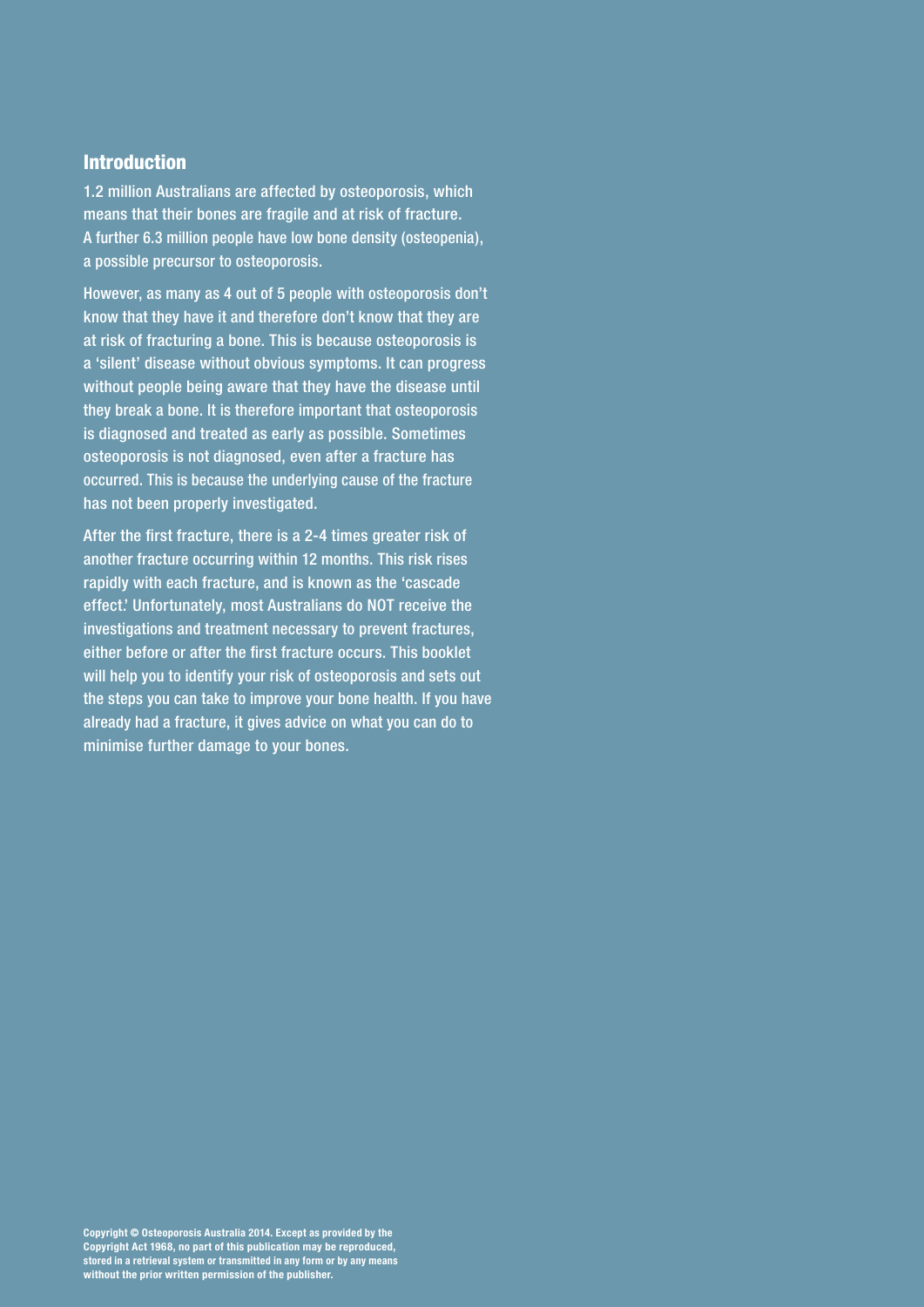# **Contents**

| What is osteoporosis?                           | $\overline{2}$ |
|-------------------------------------------------|----------------|
| Fractures and osteoporosis                      | 2              |
| The fracture cascade                            | $\overline{c}$ |
| What's your risk of osteoporosis?               | 3              |
| Your family history                             | 3              |
| Your calcium and vitamin D levels               | 3              |
| Your medical history                            | 3              |
| Lifestyle factors                               | 3              |
| How is osteoporosis diagnosed?                  | 4              |
| Could I have osteoporosis?                      | 4              |
| Bone density test                               | 4              |
| Calcium                                         | 5              |
| <b>Vitamin D</b>                                | 9              |
| Exercise                                        | 13             |
| <b>Medicines</b>                                |                |
| <b>Bone health</b>                              | 21             |
| Recovering from a fracture                      | 21             |
| Discussing your bone health<br>with your doctor | 22             |
| Osteoporosis Australia                          |                |
| <b>Contact us</b>                               |                |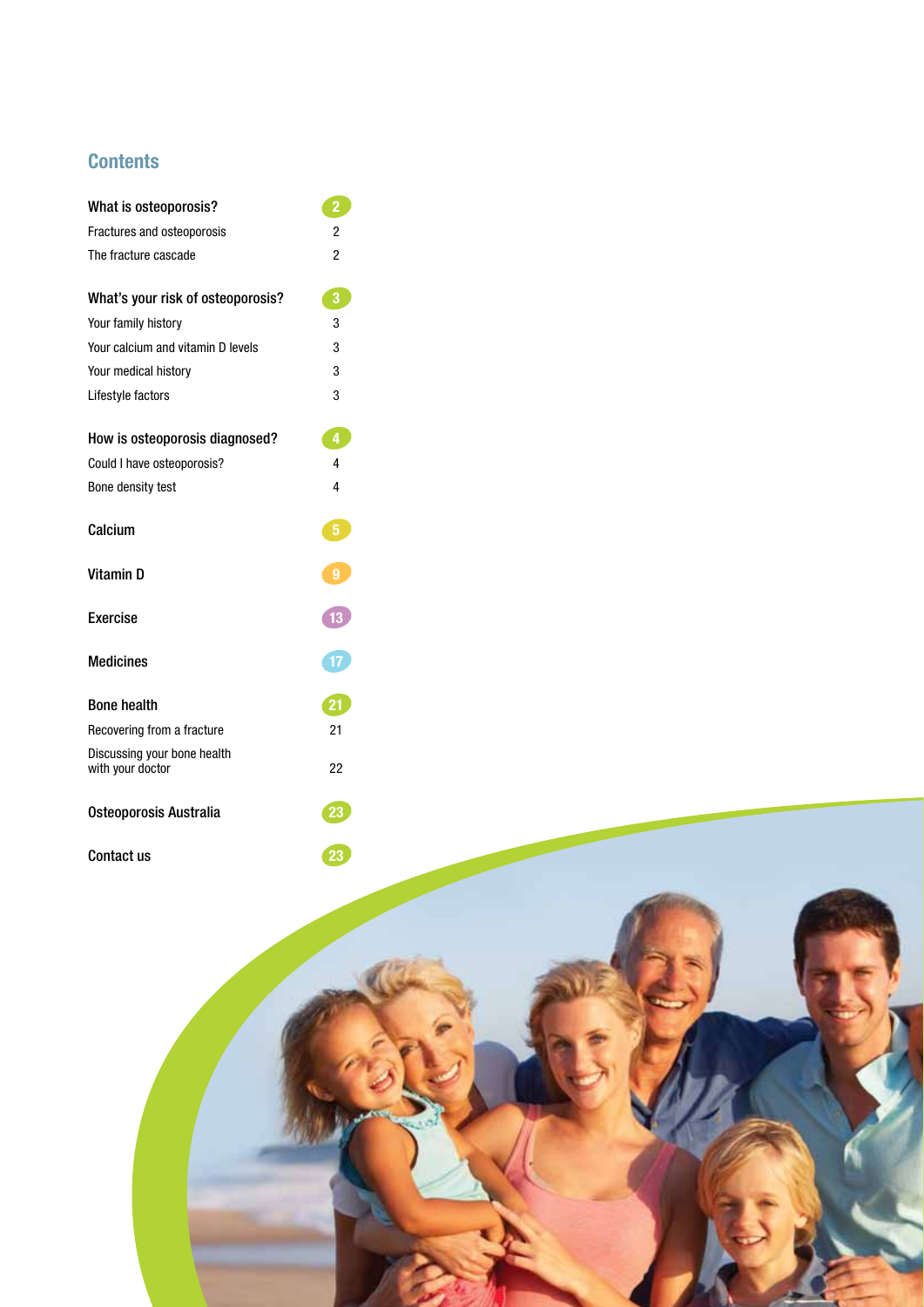# **Osteoporosis**

# **What is osteoporosis?**

Osteoporosis is a condition in which the bones become fragile and brittle, leading to a higher risk of fractures than in normal bone. Osteoporosis occurs when bones lose minerals, such as calcium, more quickly than the body can replace them, leading to a loss of bone thickness (bone mass or density). As a result, bones become thinner and less dense, so that even a minor bump or fall can cause serious fractures. These are known as 'fragility' or 'minimal trauma' fractures.

### **Fractures and osteoporosis**

A 'fracture' is a complete or partial break in a bone. Any bone can be affected by osteoporosis but the most common fracture sites are the spine, hip, upper arm, wrist, ribs or forearm. These fractures often result from a minor incident. Osteoporosis usually has no signs or symptoms until a fracture happens – this is why osteoporosis is often called the 'silent disease.'

Anyone who experiences a fracture following a minor bump or fall and is 50 years or over should be investigated for osteoporosis. Fractures due to osteoporosis can be serious, leading to chronic pain, disability, loss of independence and even premature death. Fractures in the spine due to osteoporosis can result in the vertebrae losing height or changing shape. This can lead to changes in posture (eg: a stoop or Dowager's hump in your back), loss of height and deformity of the spine.

### **The fracture cascade**

About 50% of people with one fracture due to osteoporosis will have another. The risk of further fractures increases with each new fracture. This is known as the 'cascade effect.'

For example, a person who has suffered a fracture in their spine is over 4 times more likely to have another fracture within the next year.

Two thirds of fractures of the spine are not identified or treated, even though they nearly all cause pain and some disability. People often believe that the symptoms of spinal fracture – back pain, height loss or rounding of the spine are just due to 'old age.' However for many people, osteoporotic fractures can be prevented or at least the risk of having further fractures greatly reduced.

To stop the fracture cascade, it is essential that osteoporotic fractures are identified and treated as quickly as possible.

Women are at a greater risk of developing osteoporosis than men. Women generally have smaller bones than men and also experience a rapid decline in the production of the hormone oestrogen during the menopause.

Oestrogen protects the bones; when oestrogen levels decrease, the bones lose calcium and other minerals at a much faster rate. As a result, bone loss of approximately 2% per year occurs for several years after menopause.

Men also lose bone as they age. However, men's testosterone levels decline more gradually – and as a result, their bone mass generally remains adequate until much later in life. Reduced calcium intake and low levels of vitamin D can worsen age-related bone loss.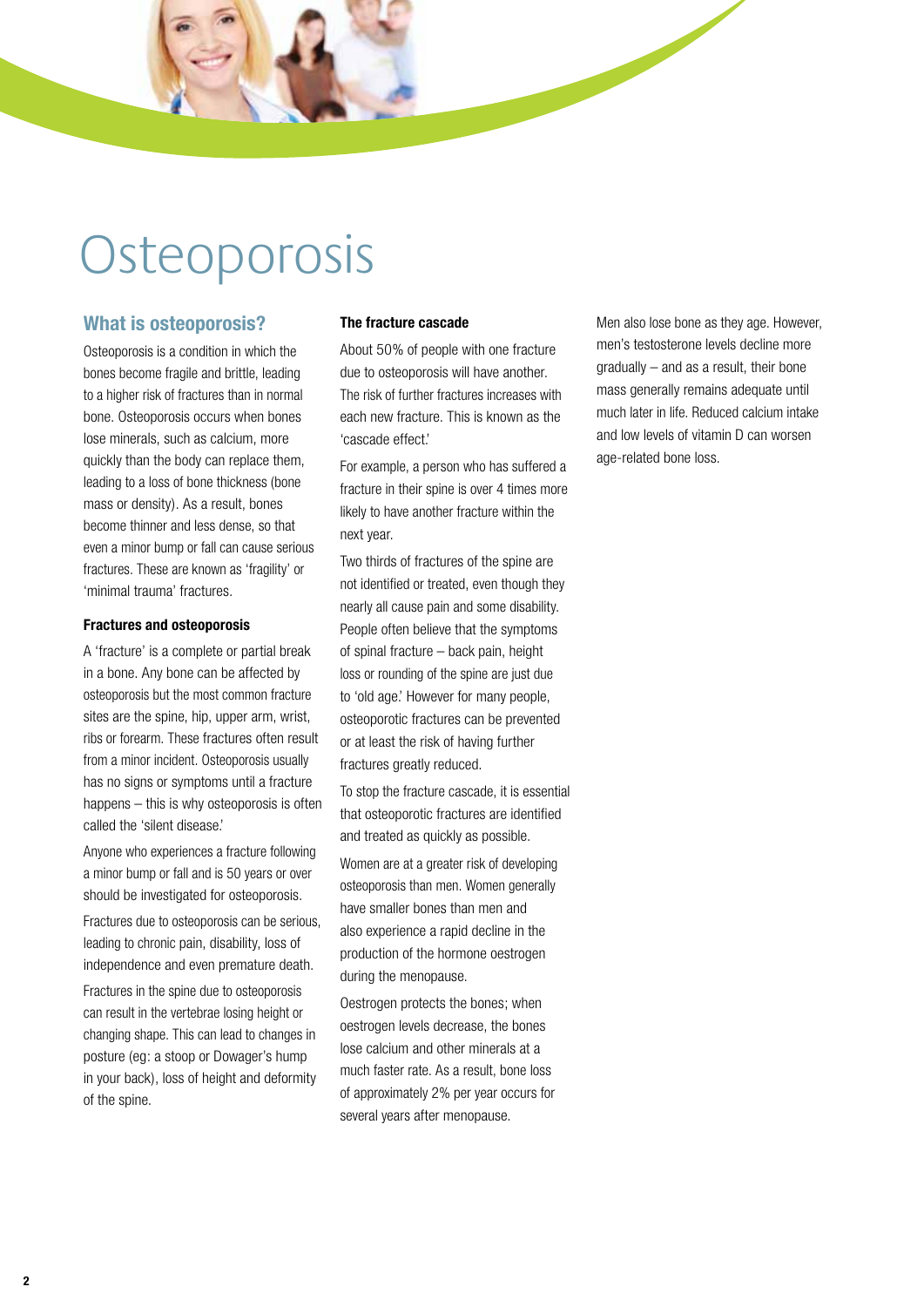# **What's your risk of osteoporosis?**

Your risk of osteoporosis can be predicted before the disease occurs.

We know that women are more likely than men to get osteoporosis; advancing age is another contributing factor. However, certain people have other 'risk factors' that make them even more likely to develop osteoporosis. These include:

### **Your family history**

● Any family history of osteoporosis and fractures, as bone strength is strongly inherited. Having a parent or sibling who had osteoporosis, experienced fractures, lost height or had a 'Dowager's hump' indicates low bone density in your family.



### **Your calcium and vitamin D levels**

- Low calcium intake. It is recommended that adults take in at least 1,000 mg of calcium per day, preferably through a calcium-rich diet, increasing to 1,300 mg per day for women over 50 and men over 70.
- Low vitamin D levels. A lack of sun exposure can mean you are not getting enough vitamin D, which your body needs to absorb calcium and to maintain muscle strength.

## **Your medical history**

Certain conditions and medicines can have an impact on your bone health:

- $\bullet$  Corticosteroids commonly used for asthma, rheumatoid arthritis and other inflammatory conditions.
- Low hormone levels In women: early menopause. In men: low testosterone.
- Conditions leading to malabsorption eg: coeliac disease, inflammatory bowel disease.
- $\bullet$  Thyroid conditions over active thyroid or parathyroid.
- Some chronic diseases eg: rheumatoid arthritis, chronic liver or kidney disease.
- Some medicines for epilepsy, breast cancer, prostate cancer and depression.

## **Lifestyle factors**

- Low levels of physical activity.
- Smoking.
- Excessive alcohol intake.
- Weight  $-$  thin body build or excessive weight (recent studies suggest that some hormones associated with obesity may play a role in the development of osteoporosis).

## **If you have any of the above risk factors for osteoporosis, it is important that you advise your doctor.**

If you are over 50 and have experienced a fracture as a result of a minor incident, you should talk to your doctor about osteoporosis. It may also be possible that you are unaware that a spinal fracture has occurred, especially as the pain usually disappears in 6-8 weeks. Signs that this type of fracture may have occurred include:

- Loss of height (more than 3 cm, 1 inch).
- Sudden, severe, unexplained back pain.
- Developing a 'dowager's hump' or curve in the spine.

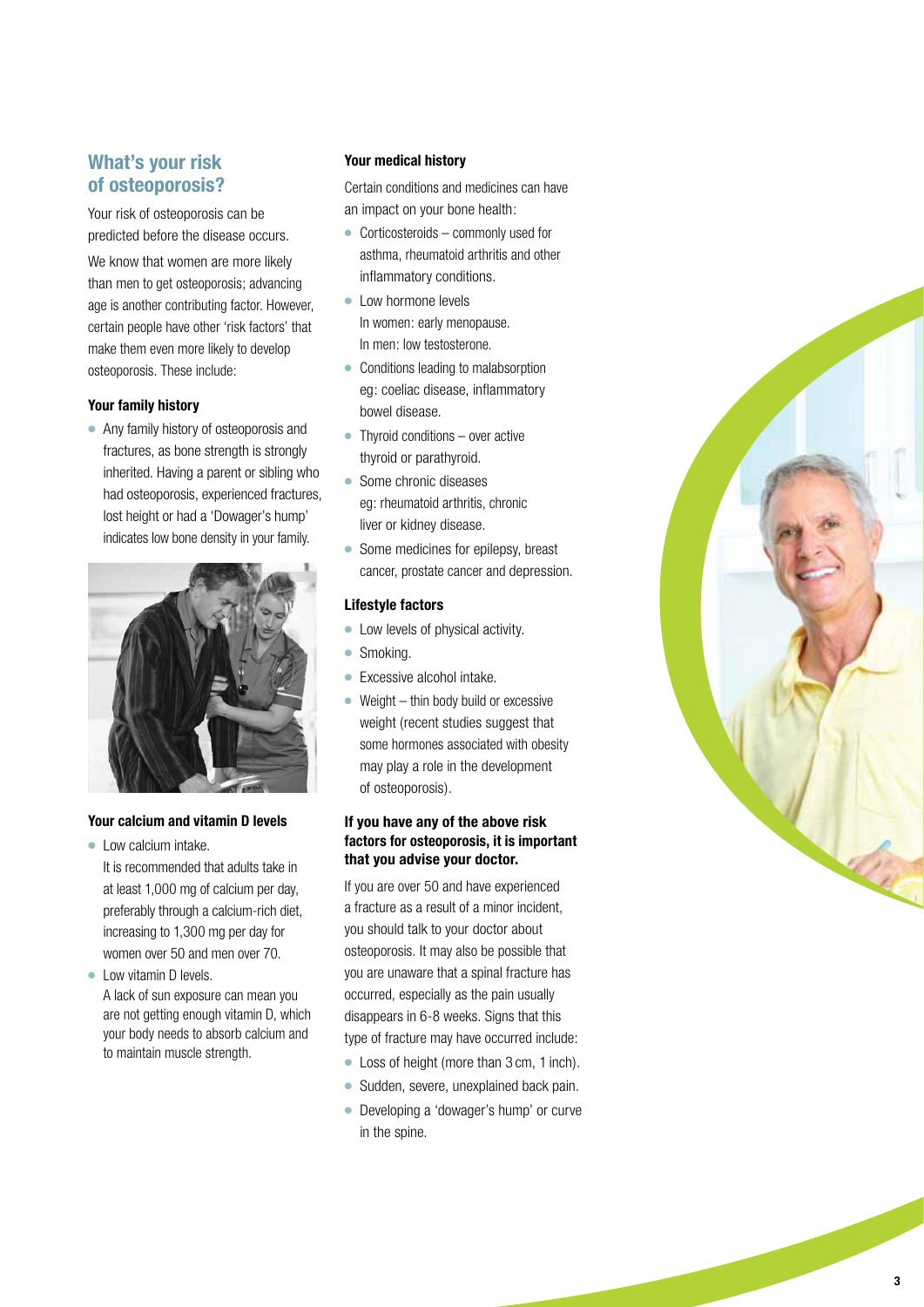

# **How is osteoporosis diagnosed?**

### **Could I have osteoporosis?**

Osteoporosis is diagnosed by combining information about your medical history with a physical examination and some specific tests for osteoporosis.

Your doctor will ask you about any possible risk factors and check your medical history including information about any past or current fractures.

Osteoporotic fractures generally occur after a small bump or fall – for example, falling from standing height, stumbling on steps or even coughing.

Your doctor may also measure your height, order an x-ray to check if any bone fractures have occurred and do some blood tests to look for any other medical causes of osteoporosis.

### **Bone density test**

The measurement of bone density is an important tool for diagnosing osteoporosis.

The most common method of measuring bone density is a 'Dual-energy X-ray Absorptiometry' (DXA) scan. DXA scans are widely available in most medical imaging facilities and in many hospitals.

It is a quick, painless test that emits less radiation than a tooth x-ray and is used to measure the density of the bones in the spine and hip, the bones most commonly affected by an osteoporotic fracture.

The test gives a result called a T-Score, which compares your bone density with the average of young healthy adults. A very low T-Score indicates that you have osteoporosis. The table below explains what your T-Score means and what action you and your doctor may need to take.

### **Rebates for bone density testing**

Medicare rebates are available for DXA scans if your doctor considers you to be at risk of osteoporosis due to another medical condition and for all women and men aged 70 years and over. Your doctor will be able to advise you if you are eligible for a rebate.

You may see advertisements for other types of bone density tests in chemists and shopping centres, called Heel Ultrasounds. Heel Ultrasound is not the recommended standard test to measure your bone strength and predict your risk of fracture as it is not as accurate as a DXA scan.

# **What can I do to prevent fractures?**

There are a number of things you can do at every stage of life to improve and maintain your bone health.

- Bone health is maintained by:
- Adequate calcium levels.
- Adequate vitamin D levels.
- Regular 'bone friendly' exercise.
- Avoiding negative lifestyle factors such as excessive alcohol and smoking.
- Taking medicine as directed, if you have been diagnosed with osteoporosis.

| <b>T-Score</b> | <b>Result</b>                                                                                   | <b>What is the outcome?</b>                                                                                                                                                                                                                                                            |
|----------------|-------------------------------------------------------------------------------------------------|----------------------------------------------------------------------------------------------------------------------------------------------------------------------------------------------------------------------------------------------------------------------------------------|
| $1$ to $-1$    | <b>Normal</b>                                                                                   | You should ensure you have adequate calcium,<br>enough vitamin D and that you do regular exercise<br>- these are all important factors for maintaining<br>healthy bones.                                                                                                               |
| $-1$ to $-2.5$ | <b>Osteopenia</b><br>At risk of developing<br>osteoporosis<br>Fracture risk is<br>low to medium | Take immediate action to minimise further<br>bone loss.<br>Your doctor will ensure calcium and vitamin D<br>levels are adequate and discuss any possible risk<br>factors for osteoporosis.<br>Your doctor will monitor your bone density with<br>a follow up DXA scan after 2-5 years. |
| -2.5 or lower  | <b>Osteoporosis</b><br>Fracture risk is high                                                    | Your doctor will start treatment with specific<br>osteoporosis medicines and ensure adequate<br>calcium and vitamin D levels.<br>Your doctor should discuss possible medical<br>causes and risk factors with you.<br>Follow up tests to monitor bone health<br>and treatment.          |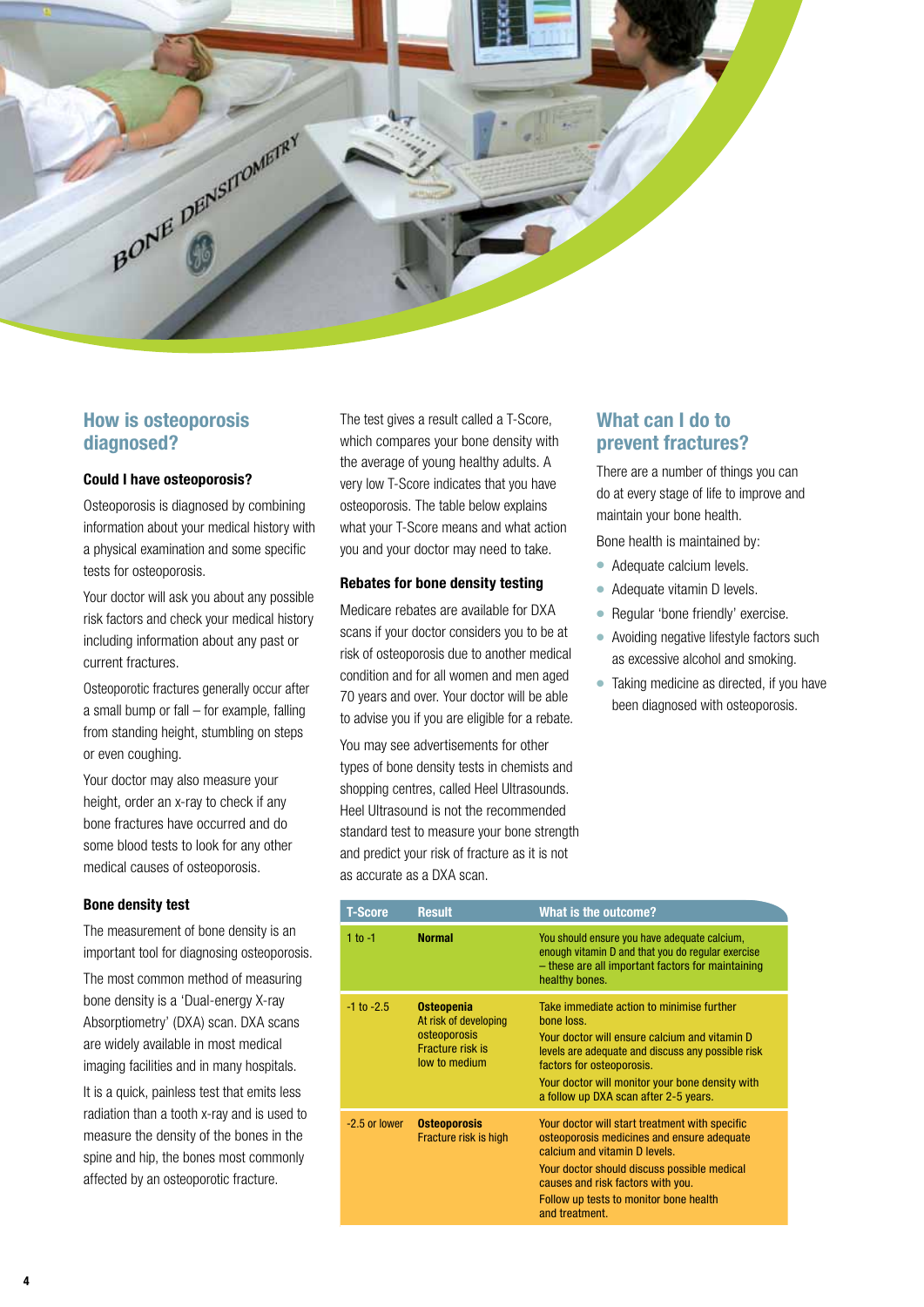# Calcium

# **Calcium and your bones**

Almost 99% of the body's calcium is found in the bones. Calcium combines with other minerals to form the hard crystals that give your bones their strength and structure. A small amount of calcium is dissolved in the blood; this calcium is essential for the healthy functioning of the heart, muscles, blood and nerves.

Bones act like a calcium bank. If you do not take in enough calcium from your diet to maintain adequate levels in the blood, the body reacts by 'withdrawing' calcium from your 'bone bank' and depositing it into the bloodstream. If your body withdraws more calcium than it deposits over a long period, your bone density (bone strength) will gradually decline and you may be at risk of developing osteoporosis.

# FAST FACT:

Less than half of all Australian adults get their recommended daily intake of calcium.

# **Calcium requirements at different stages of life**

The amount of calcium you need depends on your age and sex. The highest daily requirements are for teenagers (a period of rapid bone growth) and for women over 50 and men over 70.

We achieve our Peak Bone Mass – the point at which our bones are at their highest density – by our early twenties. Nearly 40% of our Peak Bone Mass is acquired during puberty. Achieving a high Peak Bone Mass during these younger years can help maintain better bone health throughout life, and an adequate calcium intake is therefore essential for children and teenagers.

# Recommendations for adequate calcium intake

In adulthood, adequate dietary calcium is vital to maintain bone strength. For women in particular, menopause is a time of more rapid bone loss – calcium requirements increase at this stage of life.

In older adults, calcium is absorbed less effectively from the intestine and more can be lost through the kidneys, so calcium intake needs to be maintained at a higher level.

| <b>INCOMMUNICIPATION</b> TOT aucquate Calcium Intake |           |                                      |  |  |
|------------------------------------------------------|-----------|--------------------------------------|--|--|
| <b>Category</b>                                      | Age (yrs) | <b>Recommended</b><br>dietary intake |  |  |
| Children                                             | $1 - 3$   | 500 mg/day                           |  |  |
|                                                      | $4 - 8$   | 700 mg/day                           |  |  |
| Girls and boys                                       | $9 - 11$  | $1,000$ mg/day                       |  |  |
| <b>Teens</b>                                         | $12 - 18$ | $1,300$ mg/day                       |  |  |
| Adults: women and men                                | $19+$     | $1,000$ mg/day                       |  |  |
| <b>Increasing to:</b>                                |           |                                      |  |  |
| Women                                                | Over $50$ | $1,300$ mg/day                       |  |  |
| Men                                                  | Over 70   | $1,300$ mg/day                       |  |  |
|                                                      |           |                                      |  |  |

Source: National Health and Medical Research Council of Australia (2006) Nutrient Reference Values for Australia and New Zealand including Recommended Dietary Intakes.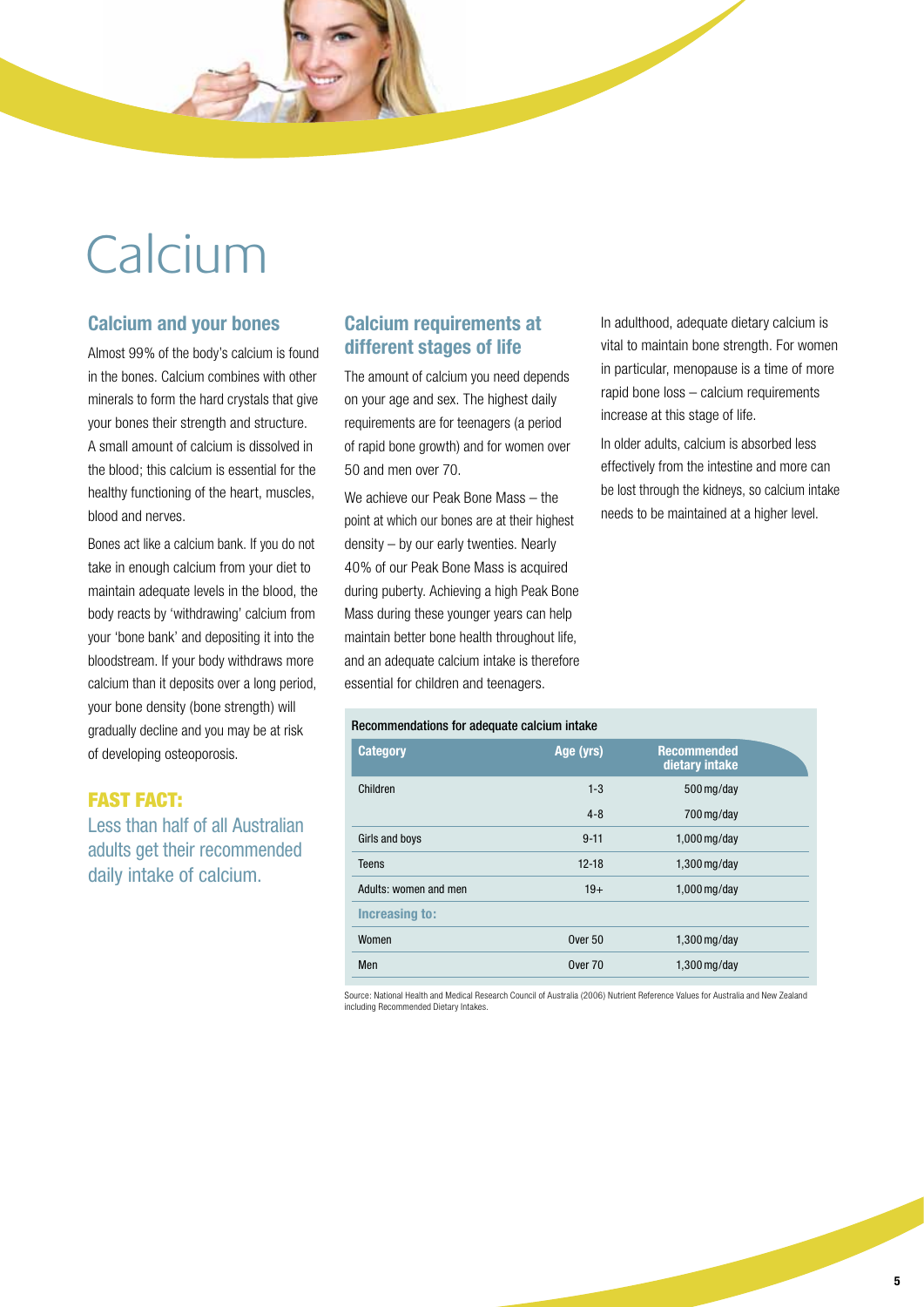

# GOOD TO KNOW:

Low fat dairy products have just as much calcium (and sometimes even more) than regular varieties.

# The calcium content of selected foods

|                                             | <b>Calcium/serve</b><br>(mg) | <b>Std serve</b> | grams/<br>serve | kJ/serve |
|---------------------------------------------|------------------------------|------------------|-----------------|----------|
| Milk, reduced fat, calcium fortified        | 520                          | cup (250 ml)     |                 | 382      |
| Skim milk                                   | 341                          | cup (250 ml)     |                 | 382      |
| Reduced fat milk                            | 367                          | cup (250 ml)     |                 | 551      |
| Regular milk                                | 304                          | cup (250 ml)     |                 | 762      |
| Reduced fat evaporated milk                 | 713                          | cup (250 ml)     |                 | 908      |
| Regular soy milk                            | 309                          | cup (250 ml)     |                 | 660      |
| Reduced fat soy milk                        | 367                          | cup (250 ml)     |                 | 702      |
| Low fat soy milk                            | 367                          | cup (250 ml)     |                 | 606      |
| Tofu firm                                   | 832                          | cup (250 ml)     | 260             | 1378     |
| Regular natural yogurt                      | 386                          | tub              | 200             | 734      |
| Low fat natural yogurt                      | 488                          | tub              | 200             | 498      |
| <b>Cheddar cheese</b>                       | 160                          | 1 slice          | 21              | 349      |
| Reduced fat cheddar cheese (15%)            | 209                          | 1 slice          | 21              | 233      |
| Shaved parmesan                             | 204                          |                  | 21              | 355      |
| Edam cheese                                 | 176                          | 1 slice          | 21              | 312      |
| Pecorino                                    | 156                          | 1 slice          | 21              | 318      |
| Reduced fat mozzarella                      | 200                          | 1 slice          | 21              | 258      |
| Camembert                                   | 121                          | 1 wedge          | 25              | 322      |
| Sardines, canned in water, no added salt    | 486                          | can              | 90              | 649      |
| Sardines, canned in oil, drained            | 330                          | can              | 90              | 824      |
| Pink salmon, canned in water, no added salt | 279                          | small can        | 90              | 552      |
| Pink salmon, canned in brine                | 183                          | small can        | 90              | 575      |
| Red salmon, canned in water, no added salt  | 203                          | small can        | 90              | 734      |
| Red salmon, canned in brine                 | 175                          | small can        | 90              | 688      |
| Mussels, steamed or boiled                  | 173                          |                  | 100             | 503      |
| Snapper, grilled, with olive oil            | 163                          | 1 fillet         | 100             | 635      |
| Oysters, raw                                | 132                          |                  | 100             | 303      |
| Tahini                                      | 66                           | 1 tablespoon     | 20              | 543      |
| Almonds, with skin                          | 30                           | 10 almonds       | 12              | 300      |
| Dried figs                                  | 160                          | 6 figs           | 80              | 866      |
| Dried apricots                              | 32                           | 6 apricots       | 45              | 399      |
| <b>Brazil nuts</b>                          | 53                           | 10 nuts          | 35              | 1,010    |
| Curley parsley, chopped                     | 12                           | 1 tablespoon     | 5               | 6        |
| Mustard cabbage, raw                        | 91                           | 1 cup, shredded  | 70              | 54       |
| Bok choy, raw                               | 65                           | 1 cup            | 75              | 61       |
| Watercress, raw                             | 60                           | 1 cup            | 70              | 77       |
| Silverbeet, boiled                          | 87                           | $1/2$ cup        | 100             | 82       |
| Lebanese cucumber, raw                      | 68                           | 1 cup sliced     | 120             | 61       |
| Celery, raw                                 | 31                           | 1 cup, chopped   | 70              | 45       |
| Broccoli, raw                               | 15                           | 2 florets        | 45              | 56       |
| Baked beans in tomato sauce                 | 43                           | cup              | 120             | 426      |
| Chickpeas, canned                           | 90                           | cup              | 200             | 898      |
| Soy beans, canned                           | 106                          | cup              | 200             | 844      |
| Boiled egg                                  | 21                           | medium           | 55              | 321      |
| Carob bar                                   | 56                           | 1 bar            |                 | 323      |
|                                             |                              |                  | 15              |          |
| Licorice                                    | 34                           | 1 stick          | 12              | 114      |
| Vanilla ice cream, reduced fat              | 48                           | 1 scoop          | 50              | 176      |
| Vanilla custard, reduced fat                | 130                          | 1 tub            | 100             | 359      |
| Cheesecake                                  | 163                          | 1 slice          | 125             | 1786     |

\* Source: NUTTAB 2010.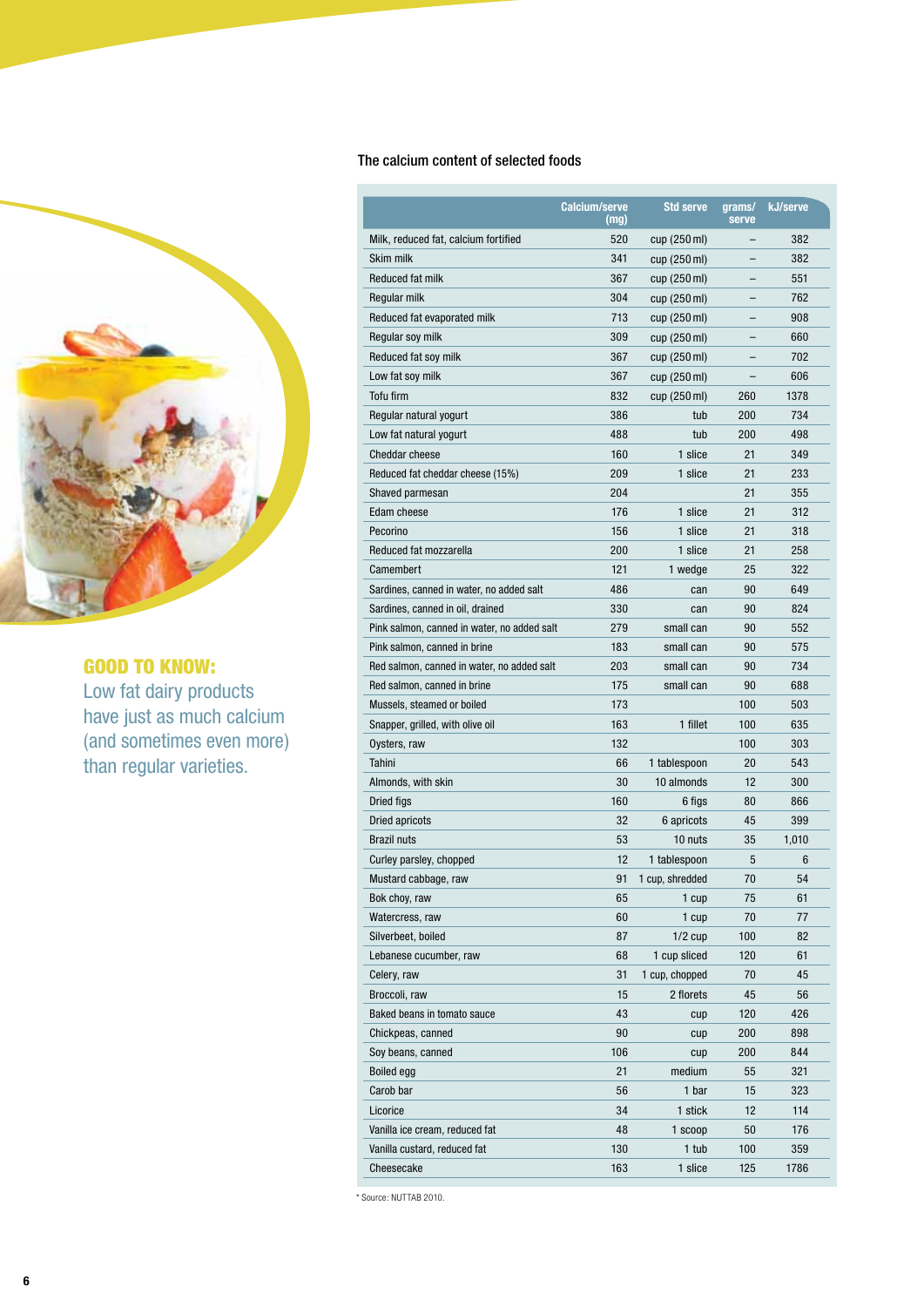# **Calcium from food**

The best way to get your recommended calcium intake is to eat a diet rich in calcium. Nearly all people consume some calcium as part of their general diet, but calcium content in different foods varies significantly. It is important to consume 'calcium rich' foods on a regular basis, as part of a normal diet.

Osteoporosis Australia recommends 3-5 serves of calcium rich food daily.

The number of serves needed will depend on the calcium content of the particular food.

For most Australians, dairy foods are the main source of calcium and an easy way to obtain adequate calcium. Milk, yoghurt and most cheeses are particularly high in calcium (this includes reduced fat and low fat options). Three serves of dairy food per day will generally provide adequate calcium.

Individuals with lactose intolerance (not allergy) are often able to eat yoghurt and cheese, as the lactose in these foods has been broken down. People who dislike or are intolerant to dairy products require more serves of other high calcium-containing foods; for example, calcium rich vegetables, tinned sardines or tinned salmon (including the bones), calcium rich nuts and fruits, or calcium fortified foods.

# **Practical tips for getting more calcium**

- Calcium is more concentrated in dairy products than most other food groups, and is easily absorbed. Try to include 3 serves of dairy per day in your normal diet. A serving size is equivalent to a glass of milk (250 ml), tub of yoghurt (200 g) or a slice of cheese (40 g). Note: hard cheeses such as parmesan have a higher concentration of calcium than softer varieties such as ricotta.
- Consider eating the bones that are present in canned fish (salmon and sardines), as this is where most of the calcium is concentrated.
- Add milk or skim milk powder to soups or casseroles.
- Use yoghurt in soups, salads and desserts.
- Soy does not contain a significant amount of calcium. However, calcium is added to many soy-based products such as calcium set tofu and several brands of soy milk. The calcium in these products is as easily absorbed as it is from other products that naturally contain calcium.
- Include more broccoli, mustard cabbage, bok choy, silverbeet, cucumber, celery, chick peas in your regular diet.
- $\bullet$  Eat more almonds, dried figs and dried apricots.
- $\bullet$  Products fortified with calcium, such as breakfast cereals and some breads and fruit juices, can help improve your calcium intake.

# **How much calcium does the body absorb?**

Not all the calcium we consume is used by the body – some is not absorbed by the digestive system. It is normal for a small amount of calcium to be lost in this way, and this is taken into consideration when setting the recommended level of calcium intake (1,000 mg per day for adults generally). However, there are some factors that can lead to an abnormally low absorption of calcium:

- Low vitamin D levels.
- Excessive caffeine and alcohol.
- Diets high in phytates or oxalates. Phytates (found in some cereals and brans) may reduce the calcium absorbed from other foods that are eaten at the same time. Oxalates (contained in spinach and rhubarb) only reduce the calcium absorbed from the food in which they are present.
- Certain medicines; for example, long term corticosteroid use (eg: prednisone, prednisolone).
- Certain medical conditions for example. coeliac disease, kidney disease.

These factors can impact on bone health and should be discussed with your doctor.

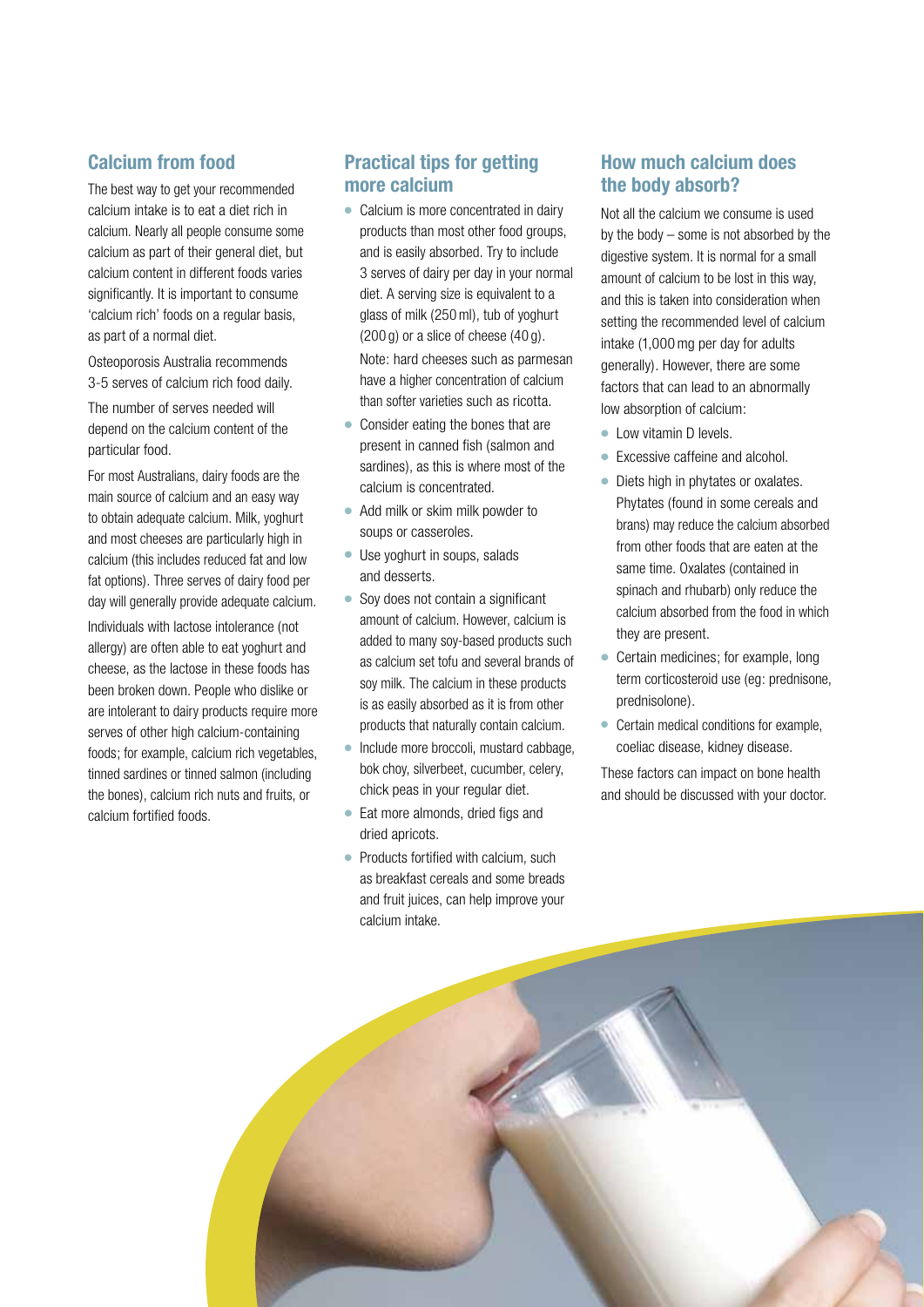# **Calcium supplements**

Osteoporosis Australia recommends that you obtain your required calcium intake from your diet. When this is not possible, a supplement may be required, at a dose of 500-600 mg calcium per day. The most common supplements are calcium carbonate, calcium citrate or hydroxyapatite. Supplements may take the form of oral (swallowed) tablets, chewable tablets, effervescent tablets or soluble powder.

It is best to talk to your doctor and pharmacist about when and how to take supplements. If you do take a supplement, it is important that you take it in the correct way:

- Calcium carbonate requires stomach acid in order to be absorbed, so these supplements should be taken with meals.
- Calcium citrate is not dependent on stomach acid, so can be taken at any time.
- If you are also taking oral bisphosphonates (a type of osteoporosis medication), the calcium supplement and osteoporosis medicine should be taken at least 2 hours apart, otherwise the absorption of one medicine interferes with the other.

# **Possible side effects of calcium supplements**

Calcium supplements are usually well tolerated.

Some people may experience bloating or constipation. If this occurs, talk to your doctor or pharmacist. While rare, calcium supplements may cause kidney stones in people who are predisposed to developing problems with their kidneys, or in people who are already taking in a high level of calcium through their diet (1,200 mg per day or more).

Some recent studies (and subsequent media reports) have suggested an increased risk of heart attack in people who take calcium supplements. This is an area of ongoing research and discussion. Osteoporosis Australia stresses the importance of achieving the recommended daily intake of calcium and continues to recommend calcium supplements at a dose of 500-600 mg per day when dietary calcium is low. The use of calcium supplements at this level is considered to be safe and effective.

Only take supplements as directed, and consult your doctor or pharmacist.

# **Calcium and osteoporosis**

If you have osteoporosis and have experienced a fracture, calcium alone is not sufficient to prevent further fractures; you will also require a specific osteoporosis treatment. However, it is important to have adequate calcium and vitamin D to support your bone health while you are on osteoporosis treatment.

# **Calcium and the elderly**

People of advancing age often do not consume enough calcium through their diet, or are unable to absorb calcium properly. If you are elderly, there are some specific factors that you and your doctor should consider when discussing your calcium intake and your bone health:

- Factors that have an impact on your diet, such as poor appetite, illness, or social or economic problems. Any of these may make it hard for you to eat well.
- Poor absorption of calcium in the intestine (made worse if your vitamin D levels are low).
- Less frequent exposure to sunlight, which is needed to make vitamin D (this is particularly the case if you are house-bound or have limited mobility).
- Poor kidney function, leading to increased loss of calcium in the urine.

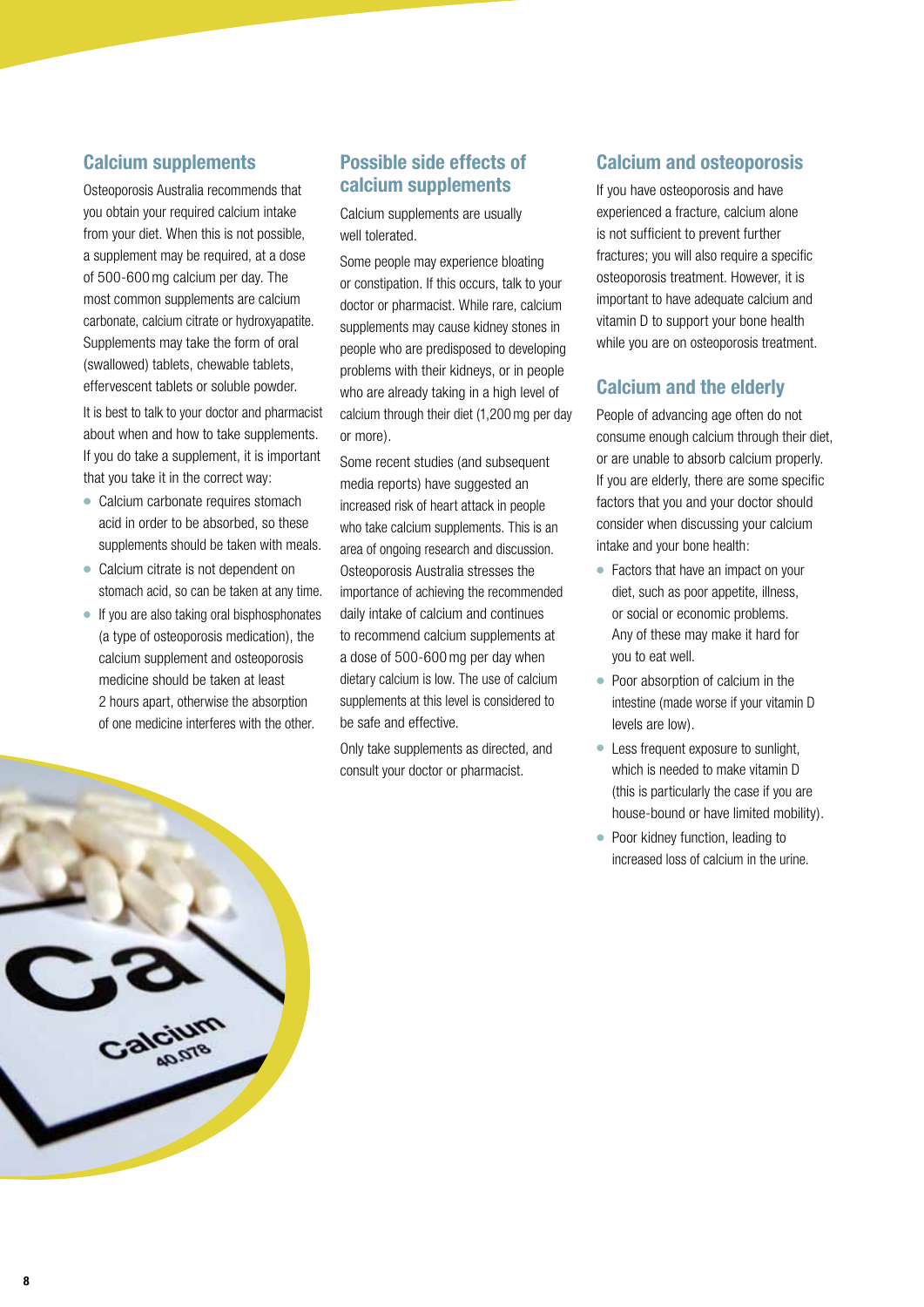# Vitamin D

# **The role of vitamin D**

Vitamin D plays an essential role in bone health. By improving the absorption of bone-building calcium from the intestine, vitamin D is important to the growth and maintenance of a strong skeleton. Vitamin D also helps to control calcium levels in the blood and helps to maintain muscle strength.



# **Vitamin D and sunshine**

For most Australians, sunshine is the main source of vitamin D. Vitamin D is produced when our skin is exposed to ultraviolet B (UVB) light emitted by the sun. The amount of sun exposure required to produce adequate levels vitamin D is relatively low. However, many Australians do not have adequate vitamin D levels, especially during winter. Required sun exposure times will vary based on season, location, area of skin exposed and skin type.

Summary of sun exposure recommended for bone health

In summer, exposure is best at mid morning or mid afternoon (outside peak UV times). In winter, longer exposure times are needed, preferably around midday.

It is important to balance the need for sun exposure to produce adequate vitamin D, at the same time avoiding the risk of skin damage from too much exposure.

The table below summarises how recommended sun exposure times vary between the seasons and different skin types. It is important to be aware of these differences.

| <b>Skin type</b>            | <b>Summer</b>                                                                                                                          | Winter (depends on latitude)                           |
|-----------------------------|----------------------------------------------------------------------------------------------------------------------------------------|--------------------------------------------------------|
| <b>Moderately fair skin</b> |                                                                                                                                        |                                                        |
| How long?                   | 5-10 minutes, most days                                                                                                                | 7-30 minutes (depending on latitude),<br>most days     |
| Body area<br>exposed?       | Arms exposed (or equivalent)                                                                                                           | Arms exposed (or equivalent)                           |
| When?                       | At mid morning or at mid afternoon<br>(at 10 am or at 2 pm standard time)<br>ie: 11am or 3 pm daylight saving).<br>Avoid peak UV times | Midday                                                 |
| Darker skin*                |                                                                                                                                        |                                                        |
| How long?                   | 15-60 minutes, most days                                                                                                               | 20 min – 3 hrs** (depending on latitude),<br>most days |
| Body area<br>exposed?       | Arms exposed (or equivalent)                                                                                                           | Arms exposed (or equivalent)                           |
| When?                       | At mid morning or at mid afternoon<br>(at 10 am or at 2 pm standard time<br>ie: 11 am or 3 pm daylight saving).<br>Avoid peak UV times | Midday                                                 |

Source: Vitamin D and Health in adults in Australia and New Zealand: Position Statement 2012.

Times are a general guide only, based on averages. Times can vary depending on weather conditions and individual responses and are only<br>relevant for the particular times of day stated and for particular areas of skin expos

\* 3-6 times longer exposure times required for darker skin types.

\*\* Wide range due to latitude and darker skin type – greater exposure time is required with darker skin in more southern latitudes.

### **9**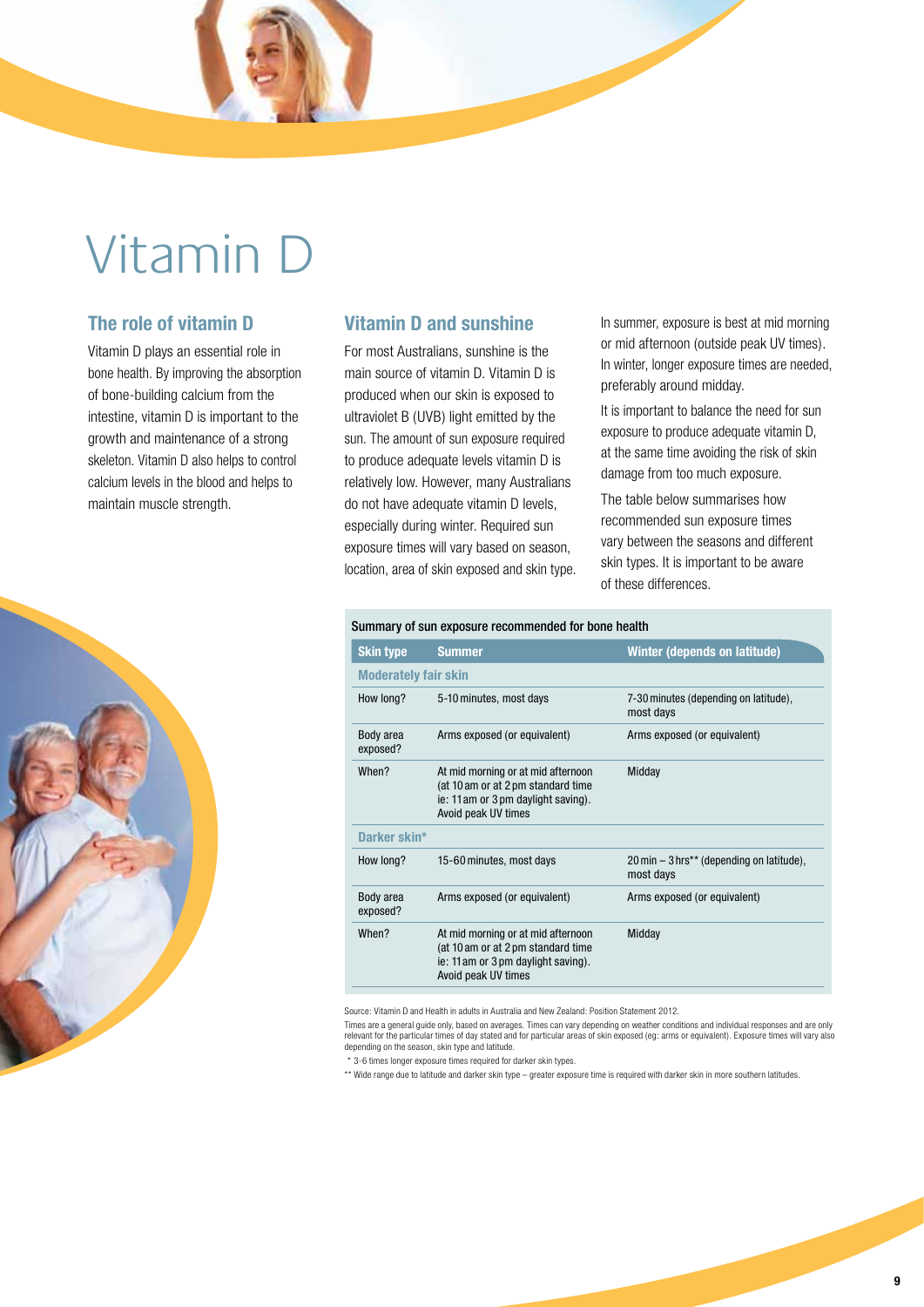### Recommended sun exposure for vitamin D based on location

|         | <b>Summer:</b> (December – January) At 10 am or at 2 pm (std time) $\wedge$ |
|---------|-----------------------------------------------------------------------------|
| Winter: | (July – August) at midday                                                   |

- Exposure times based on season, location, skin type
- Arms exposed or equivalent area of skin
- Most days
- $\bullet$  m = minutes



Source: Vitamin D and Health in adults in Australia and New Zealand: Position Statement 2012.

Times are a general guide only, based on averages which can vary depending on weather conditions and individual responses.

^ At 11 am or at 3 pm during Daylight Saving Time.

\* Darker skin: 3-6 times longer exposure times are required based on dark skin type (and more southern latitudes).

# **Useful to know:**

There is minimal transmission of UVB radiation through normal clear windows, so sun exposure should be outdoors.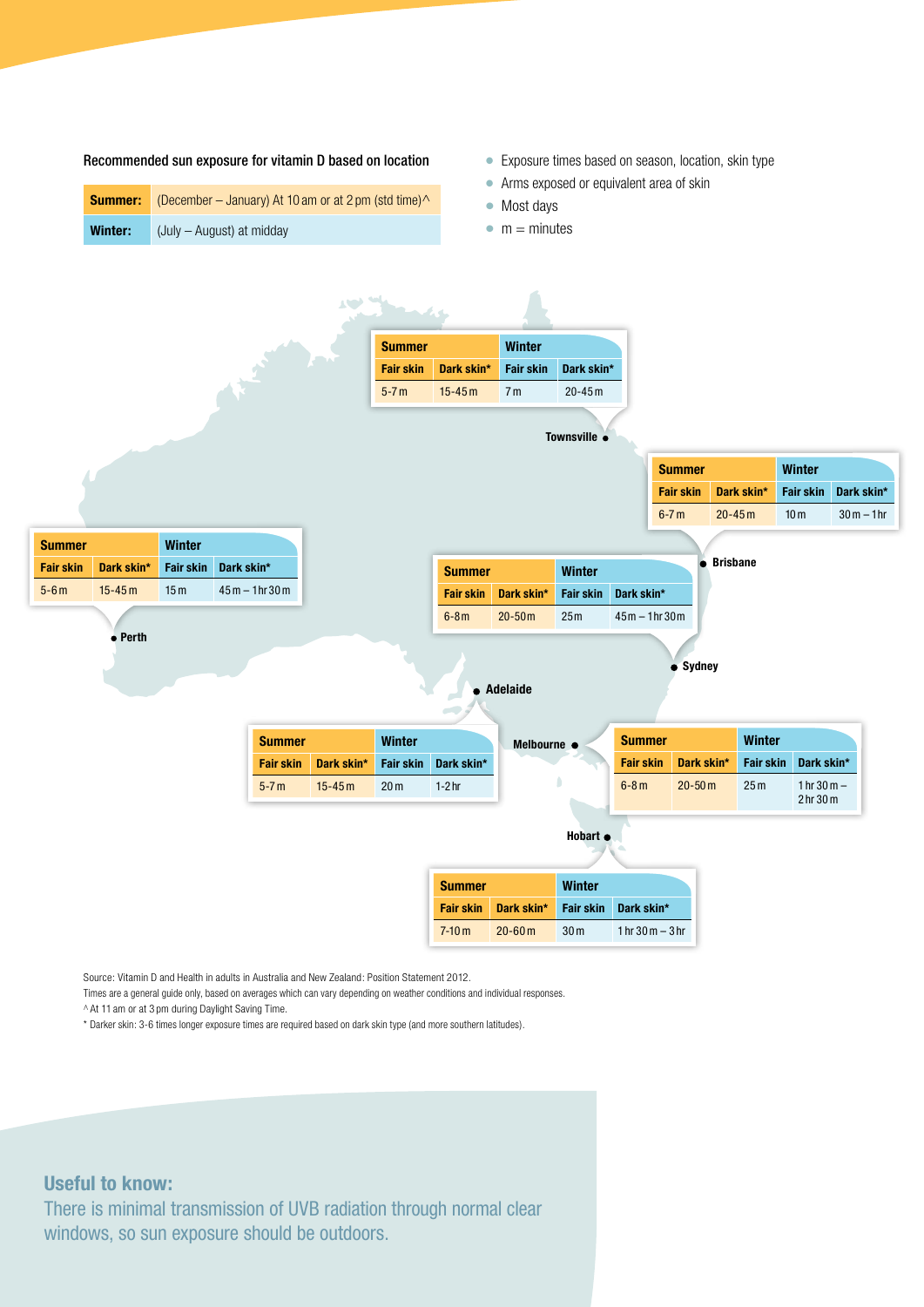# **Vitamin D deficiency**

Vitamin D deficiency is common in Australia – over 30% of Australians have a mild, moderate or even severe deficiency.

Vitamin D deficiency can have a major impact on bone health. In older people, it can increase the risk of falls and bone fracture. Low levels of vitamin D can also lead to bone and joint pain and muscle weakness. In infants and children, vitamin D deficiency can result in rickets, a condition that causes bone and muscle weakness and bone deformities. Vitamin D deficiency may occur in babies born to mothers who have low vitamin D levels and unless rectified, will have an ongoing impact on the child's normal bone growth.

You may be at risk of vitamin D deficiency if:

● You are elderly, particularly if you are

- housebound or are in institutional care. ● You are naturally darker skinned
- the pigment in dark skin reduces the penetration of UV light.
- You avoid the sun for skin protection or due to medical advice for other medical reasons.
- You work indoors (includes office, factory, night shift workers).
- You cover your body for religious or cultural reasons.
- You have other medical conditions that may affect the way your body absorbs or processes vitamin D.
- $\bullet$  Babies of vitamin D deficient mothers are also at risk of vitamin D deficiency.

# **Testing for vitamin D**

Your vitamin D level can be determined with a blood test. Your doctor will decide whether you require a blood test, based on your general level of sun exposure and a review of your other risk factors. Your body can store a certain amount of vitamin D. However, your vitamin D levels are likely to change throughout the year, with concentrations being highest in late summer and lowest at the end of winter.

As a general guide, Osteoporosis Australia recommends that most people should aim for a vitamin D level of no less than 50 nmol/L at the end of winter, which means people may have higher levels during summer of 60-70 nmol/L.

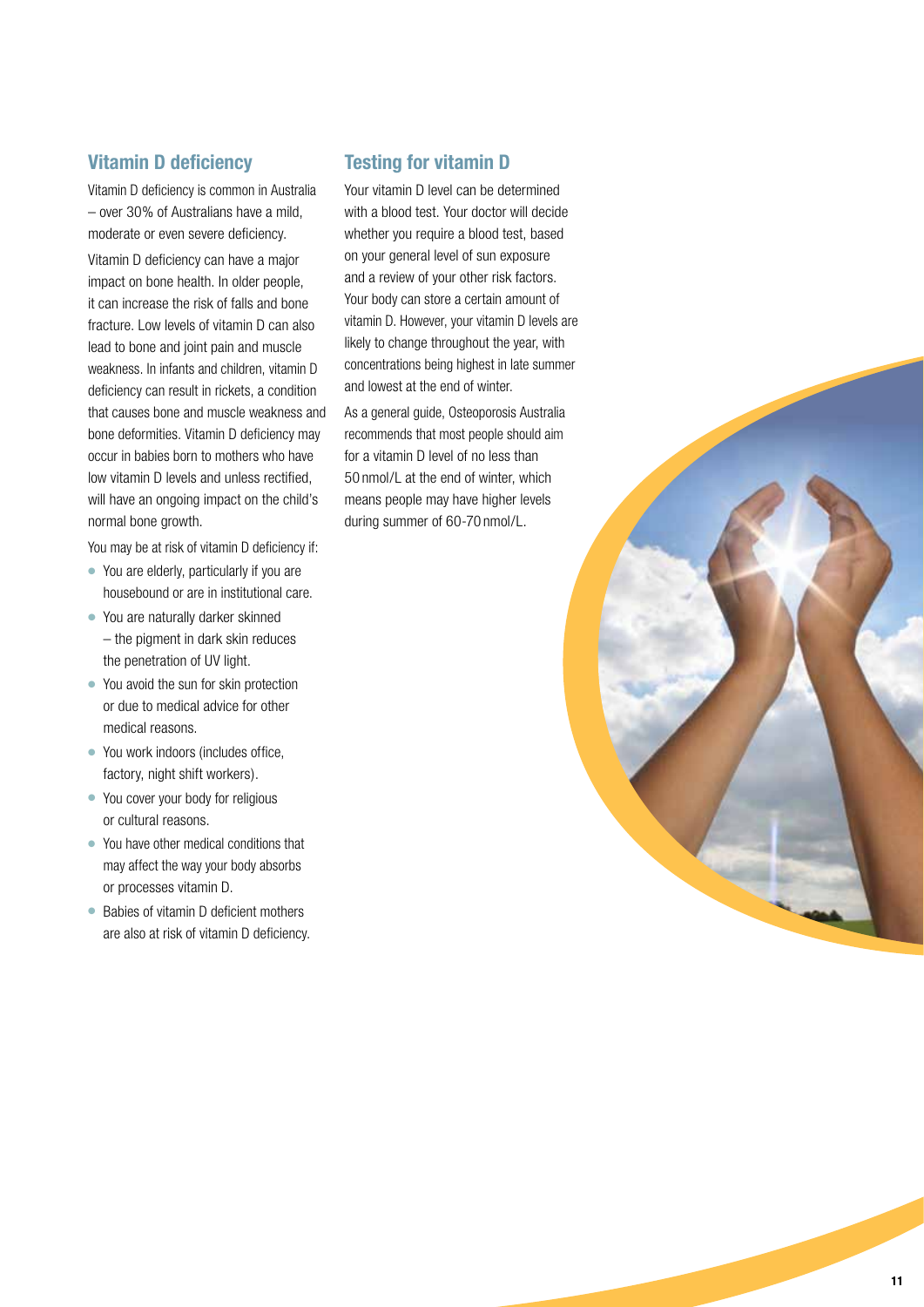# **Supplementation of vitamin D**

For people who are low or deficient in vitamin D, a supplement may be required. Vitamin D supplements are available as tablets, capsules, drops or liquid. Most supplements come as 'vitamin D3', with the dose on the product shown in international units (IU).

Your doctor will advise you on the best dose for your needs – your pharmacist can also provide general advice on vitamin D supplements.

As a general quide only, Osteoporosis Australia recommends the following doses of vitamin D:

- For people who obtain some sun exposure but do not achieve the recommended level of exposure:
	- Under 70 years: at least 600 IU per day.
	- Over 70 years: at least 800 IU per day.
- For sun avoiders or people at risk of vitamin D deficiency (see 'Vitamin D deficiency' to find out if you may be at risk), higher doses may be required:
	- 1,000-2,000 IU per day.
- For people with moderate to severe vitamin D deficiency  $-$  (levels lower than 30 nmol/L):
	- 3,000-5,000 IU per day may be required for 6-12 weeks to raise the vitamin D level quickly, followed by a maintenance dose of 1,000-2,000 IU per day. This should be supervised by your doctor.

**Note:** It may take 3-5 months for a full improvement in vitamin D levels to be seen, so it is important to take supplements as advised.

## Can you take too much vitamin D?

Vitamin D is rarely harmful and problems have been reported only when very excessive doses have been taken (much higher doses than those mentioned). Large, single, yearly doses are not recommended.

However, in patients with severe vitamin D deficiency, higher than recommended monthly doses, administered by a doctor, can be effective.

# **Vitamin D and food**

Food cannot provide an adequate amount of vitamin D and most people are reliant on sun exposure to reach recommended levels. A limited number of foods contain small amounts of vitamin D (oily fish such a herring and mackerel, liver, eggs and some foods to which vitamin D has been added – fortified foods, for example, margarine, some milk). Australia has a low rate of vitamin D fortification of food compared to other countries such as the UK, Canada and the USA, where exposure to sunshine is often insufficient to achieve adequate levels of vitamin D. There is currently renewed debate in Australia about vitamin D fortification.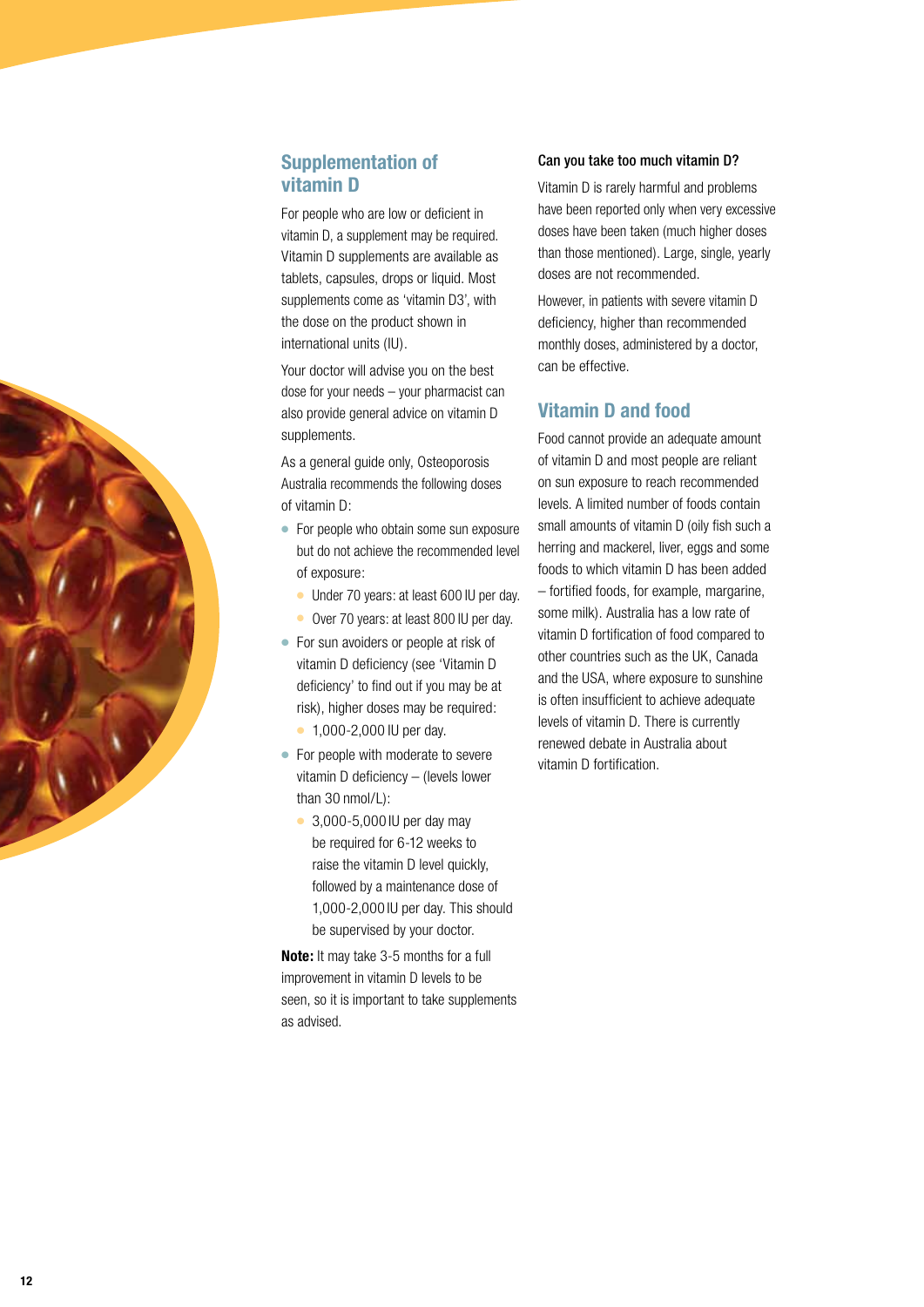# Exercise

# **Exercise and bone density**

Regular physical activity and exercise plays an important role in maintaining healthy bones. Exercise is recognised as one of the most effective lifestyle strategies to help make bones as strong as possible, reducing the risk of fractures later in life. As well as improving or maintaining bone density, exercise increases the size,

strength and capacity of muscles. Exercise must be regular and ongoing to have a proper benefit.

Exercise is important at different stages of life. In children exercise helps growing bones to become as strong as possible to help minimise the impact of bone loss as we grow older. Exercise also maintains bone health in adulthood, helps to prevent or slow bone loss after menopause and helps to improve balance and co-ordination in the elderly to reduce the risk of falls. Exercise can also help speed rehabilitation following a fracture.

Research studies on exercise and bone health have shown that:

- Children who participate in moderate to high impact weight-bearing exercises, for example, hopping, skipping and jumping, have higher bone density compared to less active children.
- For adults, a combination of progressive resistance training with a variety of moderate impact weight-bearing activities is most effective for increasing bone density or preventing the bone loss that occurs as we age.
- Hip fractures have been found to be as much as 38-45% lower in older adults who have been physically active in their daily life, compared to less active people.
- When 'stress' is not placed on bone, a decline in bone density can result. This can occur after prolonged bed rest or in people who are wheelchair bound and can even impact on astronauts due to the weightlessness of space.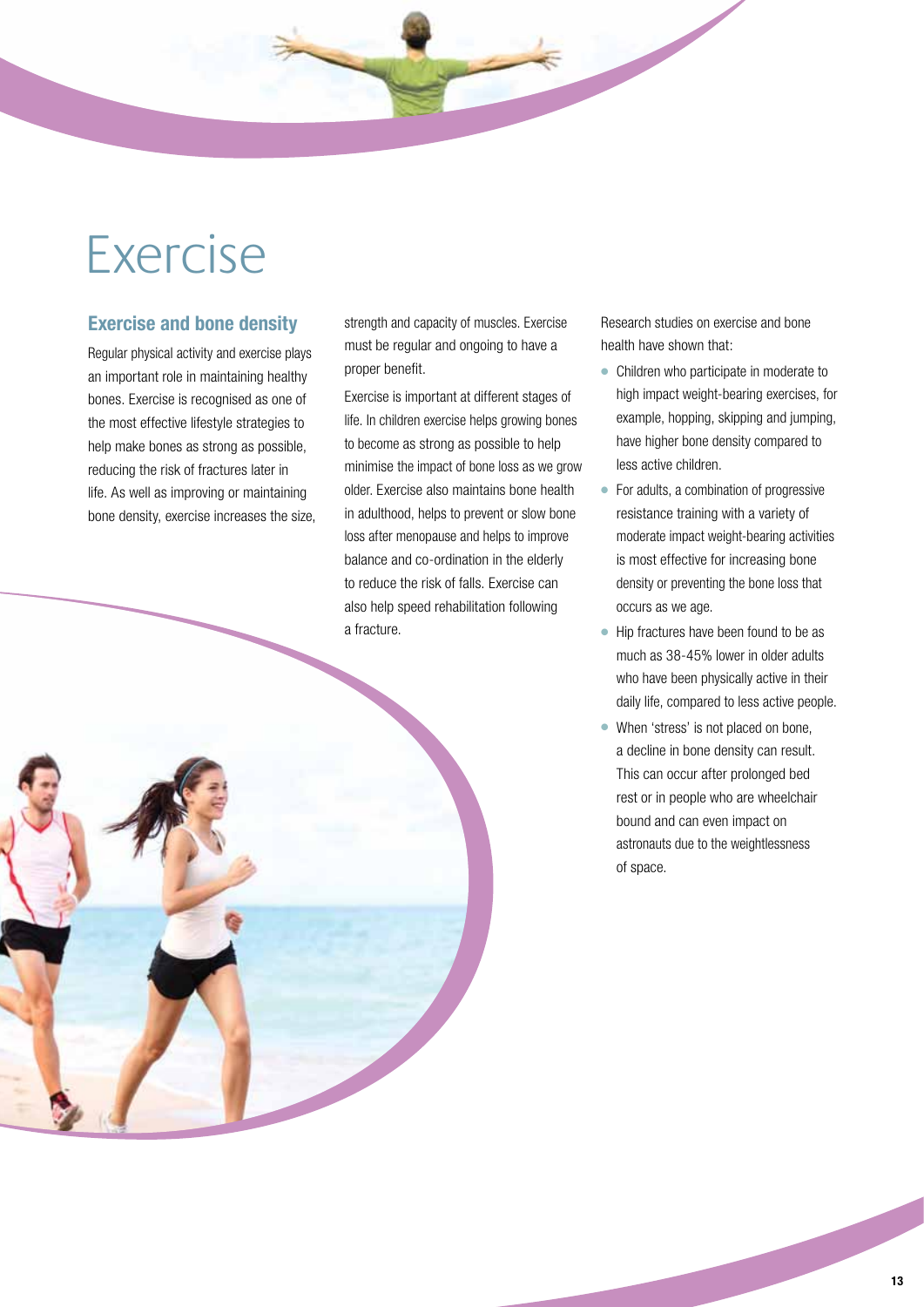# **Exercise throughout life**

The specific goals of exercising for bone health change throughout life; from building maximum bone strength in childhood and adolescence, optimising muscle and bone strength in young adulthood, to reducing bone loss in old age. For the elderly, the focus is on prevention of sarcopenia (muscle wasting) and addressing risk factors for frailty and falls, particularly difficulties in balance, walking ability and mobility.

### Exercise and it's effects **Age Bone status Exercise effect** Childhood/ Adolescence In girls and boys the major build up of bone occurs in the pre-teen and adolescent years. Peak bone density is reached during mid to late 20s. Can increase bone density and structure to maximise peak bone strength, which helps keep bones strong for longer in adulthood. Early to mid adulthood Bone density is maintained or starts to decrease very gradually when a person reaches their 30-40s although increases are still possible during middle adulthood. Can maintain or increase (1-3%) bone density and improve cardiovascular health and fitness; resistance training can also improve muscle mass and strength. Post menopausal women In women from the age of 45 years, bone loss begins to increase to 1-2% per year. Bone loss accelerates up to 2-4% per year at the onset of menopause. Can maintain bone strength by helping to slow the rate of bone loss following menopause. It is very difficult to increase bone density during or after menopause by exercise alone. Can effectively improve muscle function (balance) and reduce falls risk. Men Bone density tends to remain relatively stable until middle age, decreasing by about 0.5-1.0% per year from the age of 45-55 years. Low testosterone or hypogonadism can increase bone loss in men. Can maintain or increase (1-2%) bone density, improve muscle mass, strength, balance and co-ordination to help prevent falls and maintain general health. Older adults without osteoporosis After 75 years of age, further increases in bone loss occur in both sexes, especially from the hip. The risk of fracture increases as bone loss increases. Helps to maintain bone strength and increase muscle strength, balance and co-ordination, which in turn help to prevent falls. Older adults with osteoporosis/ fractures Bones are increasingly thin and fragile. Exercises recommended by physiotherapists and exercise physiologists can improve general health, muscle strength, balance and posture to prevent falls and reduce the risk of further fractures.

# **The right kind of exercise**

Specific types of exercise are important for improving bone strength. Bones become stronger when a certain amount of impact or extra strain is placed on the bones. Exercises recommended for bone health include:

- Weight-bearing aerobic exercise (exercise done while on your feet) – for example, brisk walking, jogging and stair climbing.
- Progressive resistance training (lifting weights that become more challenging over time).
- Moderate to high impact weight -bearing exercise – for example, jumping, skipping, dancing, basketball and tennis.
- Balance and mobility exercise. While not improving bone or muscle strength, these exercises can help to reduce falls – for example, standing on one leg with the eyes closed, heel-to-toe walking.

Regular weight-bearing exercise (including exercise at moderate to high impact), as well as resistance training, is recommended.

Some exercises are better at building bones than others. The ability of an exercise to build bone (its osteogenic capacity) depends on the specific way that stress is applied to the bone during the exercise.

### The impact of selected exercises on bone health

| <b>Highly</b><br>osteogenic | <b>Moderately</b><br>osteogenic | Low<br>osteogenic    | Non-osteogenic* |
|-----------------------------|---------------------------------|----------------------|-----------------|
| Basketball/Netball          | Running/Jogging                 | Leisure walking      | Swimming        |
| Impact aerobics             | Brisk/Hill walking              | Lawn bowls           | Cycling         |
| Dancing/Gymnastics          | Resistance training             | Yoga/Pilates/Tai Chi |                 |
| <b>Tennis</b>               | Stair climbing                  |                      |                 |
| Jump rope                   |                                 |                      |                 |

the certain exercises may have low to no osteogenic benefits, this does not imply that these exercises do not offer a wide range of other health benefits.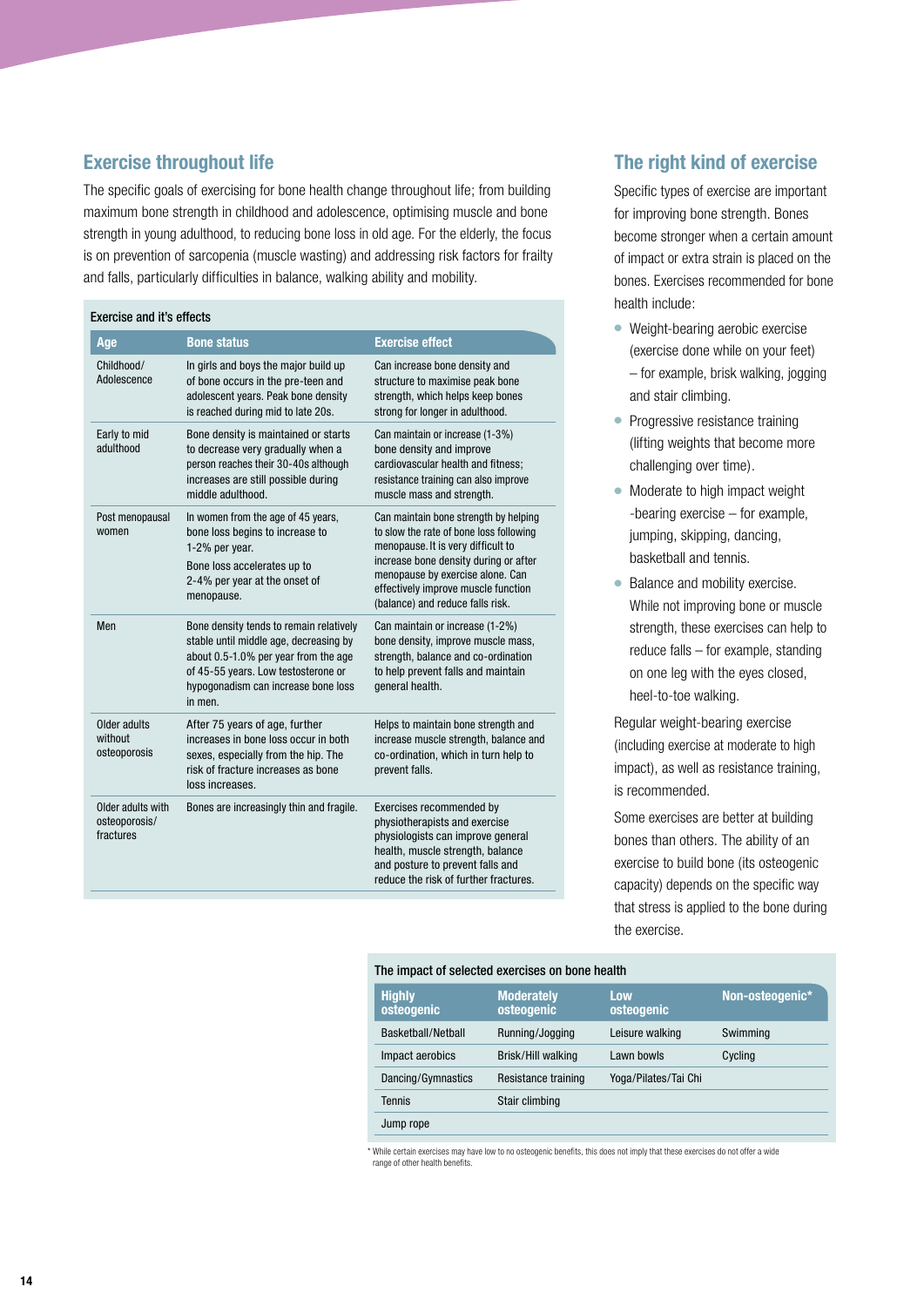

# **Getting the most out of exercise**

### **Exercise must be regular:**

● At least 3 times per week.

### **Exercise should progress over time:**

● The amount of weight used, degree of exercise difficulty, height of jumps, etc. must increase or vary over time to challenge the bones and muscles.

### **Exercise routines should be varied:**

● Variety in routines is better than repetition.

# **Exercise should be performed in short, intensive bursts:**

● Regular short bouts of weight-bearing exercise separated by several hours are better than one long session. Lifting weights quickly is more effective for improving muscle function than lifting them slowly. Rapid, short bursts of movement such as jumping or skipping are more effective than slow movements.

If exercise needs to be reduced, it is better to reduce the length of each session rather than the number of sessions per week.

### Recommended exercises for different stages of life

| Group                                              | <b>Type of exercise</b>                                                                                                                                                                                                                                                                                                                          |
|----------------------------------------------------|--------------------------------------------------------------------------------------------------------------------------------------------------------------------------------------------------------------------------------------------------------------------------------------------------------------------------------------------------|
| <b>Healthy adults</b>                              | A variety of weight-bearing activities and progressive resistance<br>training for at least 30 min, 3-5 times per week.<br>AVOID prolonged periods of inactivity.                                                                                                                                                                                 |
| Post menopausal women<br>and middle aged men       | Varied exercise regime – include moderate to high impact weight-bearing<br>exercise and high intensity progressive resistance training, at least<br>3 times per week.<br>Tip: specific 'spinal extension' resistance training during middle-age<br>has been shown to reduce spinal fractures.                                                    |
| Older adults and people<br>at risk of osteoporosis | Participation in varied and supervised exercise programs is encouraged.<br>These include weight-bearing activities, progressive resistance training and<br>challenging balance and functional activities, at least 3 times per week.                                                                                                             |
| Frail and elderly                                  | A combination of progressive resistance training and balance exercises<br>is recommended to reduce falls and risk factors for frailty (which may<br>include muscle wasting, poor balance, fear of falling).                                                                                                                                      |
| Osteoporosis*                                      | A combination of weight-bearing exercise with supervised progressive<br>resistance training and challenging balance and mobility exercises, at<br>least 3 times per week.<br>AVOID forward flexion (bending over holding an object, sit ups with<br>straight legs) and twisting of the spine, as this may increase risk of a<br>spinal fracture. |
| Osteoporosis - after a<br>fracture has occurred    | Exercise is an important part of rehabilitation and a program will<br>normally be planned and supervised by a physiotherapist. Exercises will<br>be determined by the type of fracture and the patient's age and level of<br>physical function.<br>Resistance training has been shown to be effective following hip fracture.                    |

<sup>\*</sup> Moderate to high impact activities are only recommended for people with osteoporosis who do not have a previous fracture(s) or lower limb arthritis. Consult your doctor and physiotherapist for advice.

 Weight-bearing activities may either be moderate impact (for example, jogging, hill walking), moderate to high impact (for example, jumping, skipping, step ups) and/or various sports that involve moderate to high impact (for example, basketball, tennis).

 Resistance training requires muscles to contract when lifting weights, placing stress on the muscle and related bones. The bones strengthen as they adapt to this extra strain. It is best to target specific muscle groups around areas that are most vulnerable to osteoporotic fractures – usually the hip and the spine. It is also wise to strengthen leg muscles to improve balance.

**Note:** Leisure walking on its own is not recommended as an adequate strategy for bone health, although it has benefits for general health and fitness. Swimming and cycling are also considered low impact sports that are not specifically beneficial for bone health.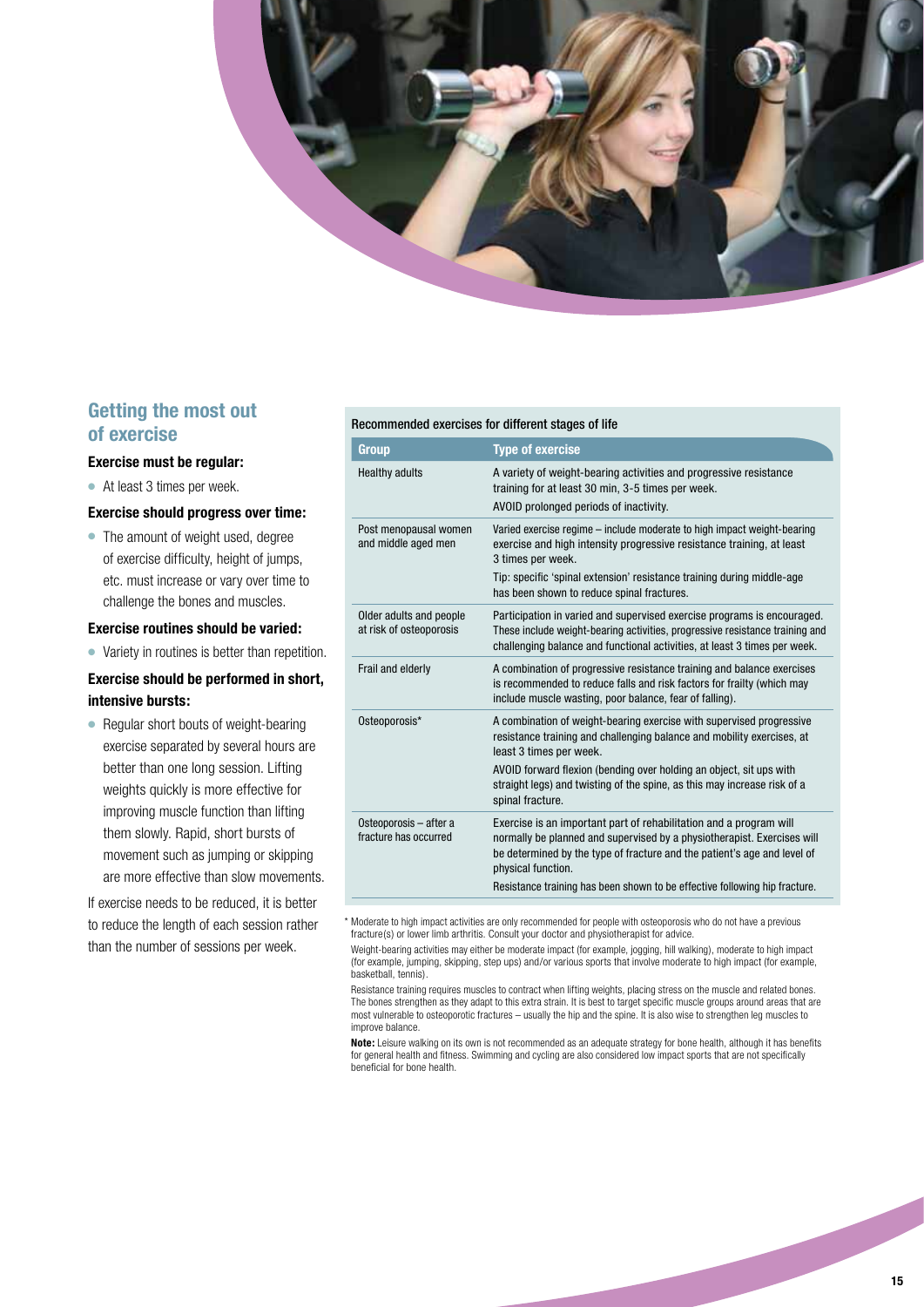# **Preventing falls**

Falls are a common cause of fracture. As people age, their chance of falling increases. Approximately 33% of people over 65 fall each year. For people with osteoporosis, even a minor fall can cause a fracture. Half of all falls occur in the home or the area surrounding the home. It is estimated that up to 6% of falls result in a fracture and that around 90% of hip fractures occur as the result of a fall. Therefore, preventing falls has become an important part of managing bone health.

Falls are most commonly caused by:

- Poor muscle strength.
- Poor vision.
- Problems with balance (due to weak muscles, low blood pressure, inner ear problems, medicines, poor nutrition).
- Home hazards which lead to tripping.

| Strategies to avoid falls |  |  |
|---------------------------|--|--|
|                           |  |  |

| <b>Strategy</b>       | How it is done                                                                                                                                          |
|-----------------------|---------------------------------------------------------------------------------------------------------------------------------------------------------|
| Exercise              | Physiotherapists can assist with a falls prevention program and advise<br>on programs run in the community.                                             |
|                       | • Supervised Resistance Training to strengthen muscles (this can also<br>give confidence and reduce the fear of falling).                               |
|                       | • Balance exercises, for example, heel-to-toe walking, Tai Chi, standing on<br>one leg.                                                                 |
| <b>Medical Review</b> | • Doctor to review any conditions or medicines that may be causing poor<br>balance or dizziness.                                                        |
|                       | • Doctor may recommend a visit to an optometrist to correct vision<br>and/or a podiatrist for proper footwear.                                          |
| Around the home       | Occupational therapist can conduct a home audit and suggest important<br>changes to the home environment (and may recommend walking aids<br>if needed). |
|                       | . Use a 'home checklist':                                                                                                                               |
|                       | • Install handrails on steps and in bathrooms (beside toilet, shower, bath).<br>• Non-slip strips on stairs and non-slip mats in bathroom.              |
|                       | • Ensure rooms are well lit.                                                                                                                            |
|                       | • Ensure edges of rugs and mats are flat or remove altogether.                                                                                          |
|                       | • Secure electrical cords and remove loose cords from walkways.                                                                                         |
|                       | . Ensure regularly used items in kitchen are within easy reach.<br>Maintain outside paths.<br>$\bullet$                                                 |
| <b>Nutrition</b>      | Improving nutrition can assist muscle strength. This includes adequate calcium<br>and vitamin D levels.                                                 |

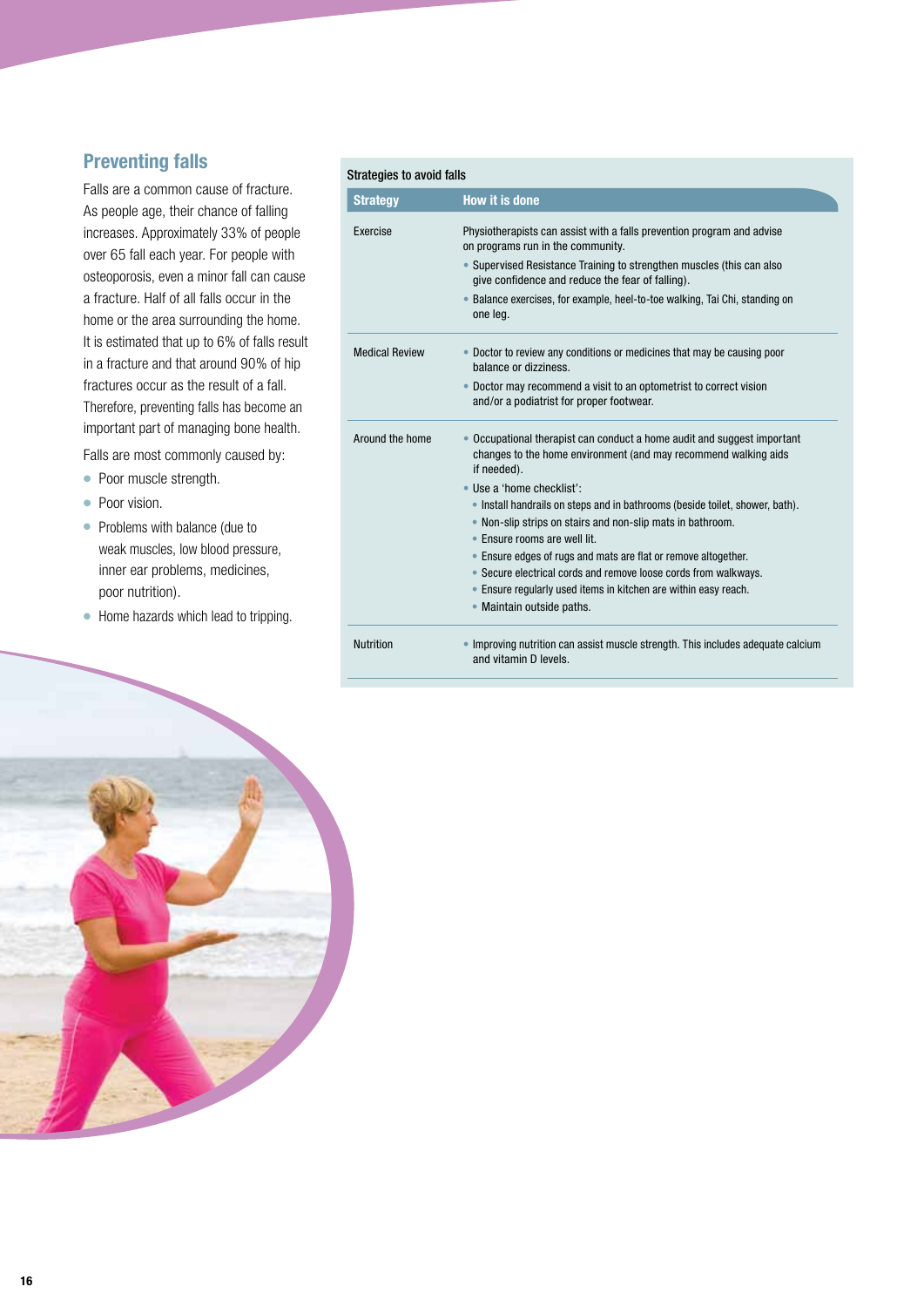# **Medicines**

# **Understanding prescription medicines for osteoporosis**

If you are diagnosed with osteoporosis or are at high risk of a fracture, your doctor will prescribe a medicine to strengthen your bones and help prevent fractures. These medicines have the effect of preventing further bone loss and in many cases will make the bones stronger over time.

Prescribed medicine plays an essential role in the management of osteoporosis. Your doctor will also ensure that you are getting adequate calcium, vitamin D and exercise to support your bone health and recommend lifestyle changes to help reduce your risk factors. While calcium, vitamin D, exercise and lifestyle changes are important these measures alone will not be sufficient to prevent further bone loss and fractures. You will need to take specialised osteoporosis medicine.

An estimated 1.2 million people in Australia have osteoporosis; many of these people take regular osteoporosis medicines to improve their bone health and reduce the risk of fractures. In many cases, but not all, these medicines are subsidised by the government under the Pharmaceutical Benefits Scheme (PBS).

# **Osteoporosis medicines**

Bone is constantly 'turned over' – new bone is formed at the same time that older bone is broken down. In osteoporosis, the finely tuned balance between the production and breakdown of bone is lost and more bone is lost than is formed. Most osteoporosis medicines work by making the cells that break down bone (osteoclasts) less active, while allowing the cells that form new bone (osteoblasts) to remain active. The overall result is a reduction in bone loss and a gradual increase in bone strength (density) over a period of time.

There are a range of osteoporosis medicines available in Australia. Your doctor will determine the appropriate treatment for your situation and take into consideration any other medical conditions.

Osteoporosis medicines are grouped into 'classes' depending on their 'active ingredients.'

### Bisphosphonates

Alendronate (brand name: Fosamax). Taken as a tablet. Risedronate (brand name: Actonel). Taken as a tablet.

Zoledronic acid (brand name: Aclasta). Taken by intravenous infusion.

Bisphosphonates can increase bone density by approximately 4-8% in the spine and 1-3% in the hip, over the first 3-4 years of treatment. Although these increases may appear to be small, they have a very positive effect on fracture rates. For example, bisphosphonates have been to shown reduce spinal fractures in people with osteoporosis by as much as 30-70% and in the hip by as much as 30-50%. A positive effect can be seen as early as 6-12 months after starting treatment.

Bisphosphonates are available on the PBS for both men and women with osteoporosis and fractures. They are also available to older people over 70 with very low bone density who have not fractured. In addition, they can be prescribed on the PBS to people who are taking corticosteroids (for example, prednisone or cortisone) at a dose of 7.5 mg for at least 3 months.

Most bisphosphonates are taken as tablets and come with specific instructions as to how they should be taken. Tablets may be taken as a daily, weekly or monthly dose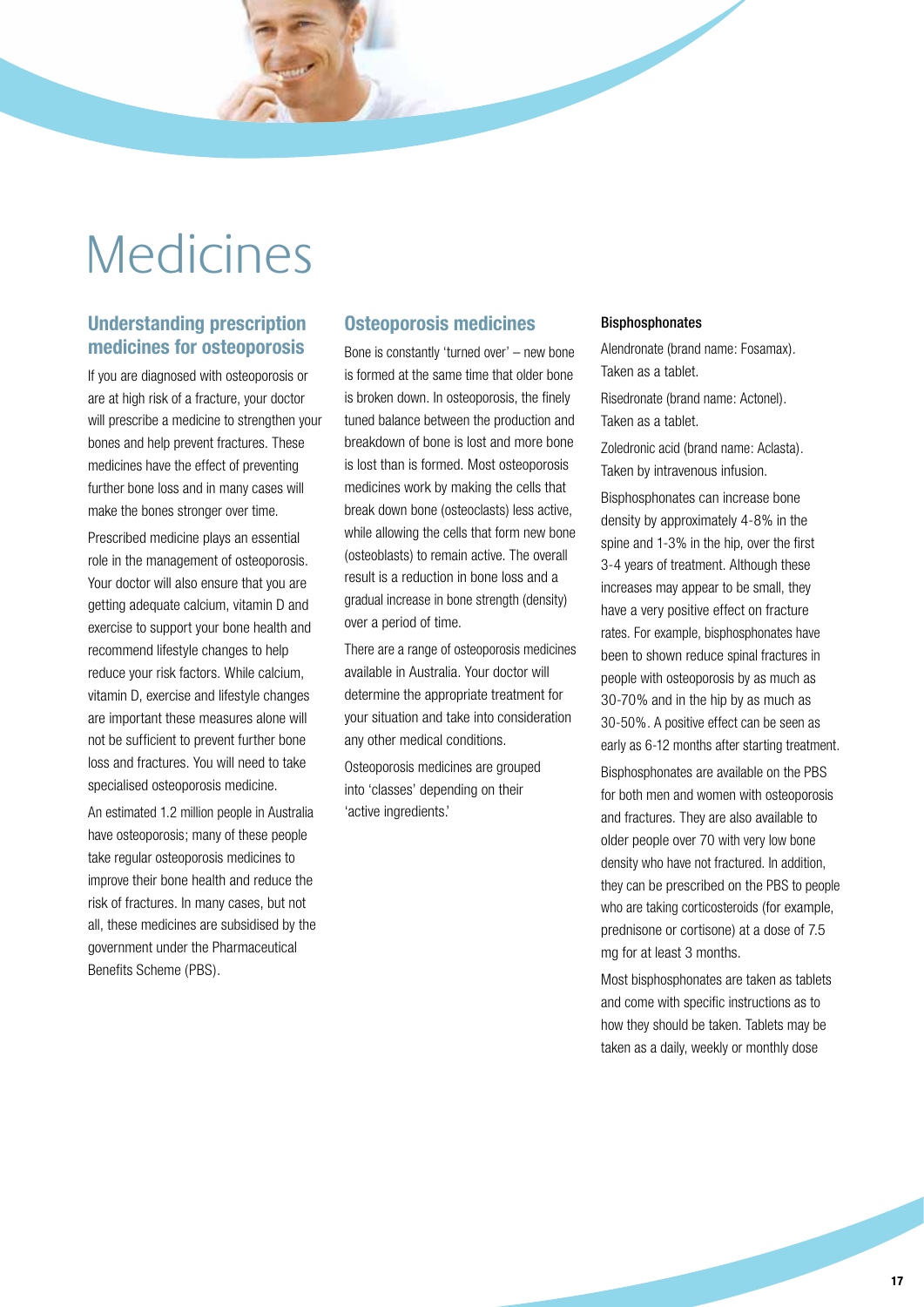and may be provided with calcium tablets or calcium/vitamin D sachets to be taken on other days. It is important to follow your doctor's directions, to ensure you receive the most benefit from your tablets and to reduce your risk of side effects. For example, with all oral bisphosphonates it is very important to stay upright (not lie down) for at least half an hour after taking the medication, to reduce any gastric reflux (heartburn).

Most oral bisphosphonates are prescribed for several years. Your GP will monitor your progress during this time.

Zoledronic acid is given as a once yearly intravenous infusion (the drug is given directly into the bloodstream through a vein). This takes approximately 15 minutes and will be given by your doctor or practice nurse.

Please review the Consumer Medicine Information (CMI) provided with your prescription about the benefits and any possible side effects of your medicine. Ask your doctor or pharmacist if you have any questions.

### Denosumab

(Brand name: Prolia). Given as an injection every 6 months.

Denosumab is another treatment for osteoporosis. It works in a different way to bisphosphonates but has the same effect of slowing the rate at which bone is broken down. Treatment with Denosumab can reduce spinal fractures by two thirds, and it has a significant effect on hip fractures and other fracture types.

Denosumab is available for women and for men when receiving certain medicines for prostate cancer. At present, denosumab is available on the PBS for men and women who have osteoporosis and a fracture, or for men and women 70 years or over who have very low bone density.

Please review the Consumer Medicine Information (CMI) provided with your prescription about the benefits and any possible side effects of your medicine. Ask your doctor or pharmacist if you have any questions.

### Strontium ranelate

(Brand name: Protos). Taken as a sachet dissolved in water, at least 2 hours before or after food.

Strontium ranelate is absorbed into the bone in a very similar way to calcium. It both increases bone formation and reduces bone loss, resulting in denser, stronger bones, significantly reducing the risk of spinal fracture and also reduces the risk of other fractures in people with low bone density. Strontium ranelate is approved for use by both men and women and is available on the PBS for men and women with established osteoporosis and a fracture.

People who have heart disease or vascular disease, or who are at risk of developing these diseases, should not take strontium ranelate. Other osteoporosis treatments are more suitable for people with these conditions.

Bone density tests (DXA scans) can give artificially high bone density readings after treatment with strontium ranelate – this will be taken into account by your doctor when monitoring its effects.

Please review the Consumer Medicine Information (CMI) provided with your prescription about the benefits and any possible side effects of your medicine. Ask your doctor or pharmacist if you have any questions.

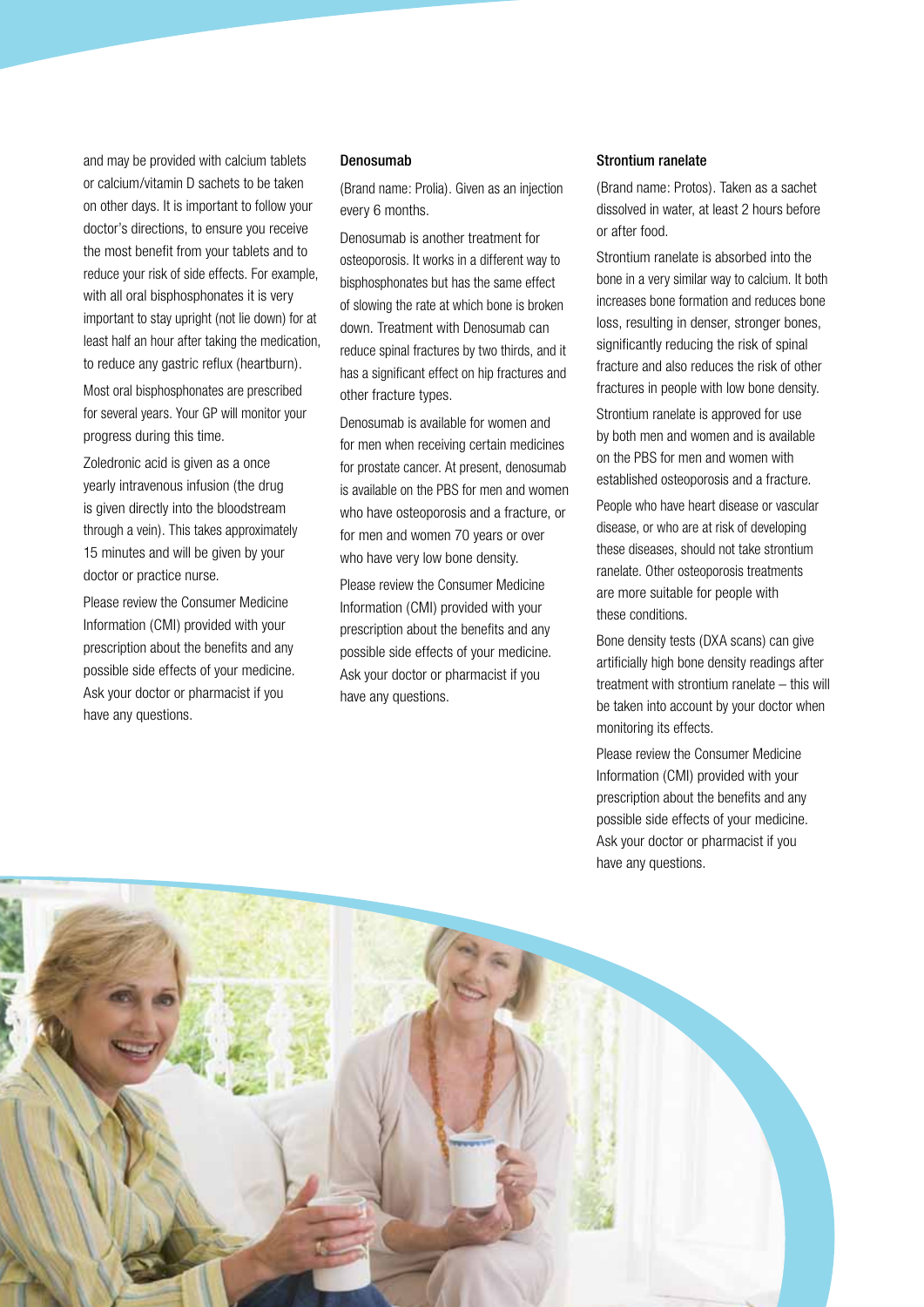

## Selective oestrogen receptor modulators (SERMS)

Raloxifene (brand name: Evista). Taken as a daily tablet.

Raloxifene acts very much like the hormone oestrogen in the bones, helping to reduce bone loss. It is most effective in reducing spinal fractures.

In addition, Raloxifene has been shown to reduce the risk of invasive breast cancer in post menopausal women when it is taken for more than five years, without increasing the risk of endometrial cancer.

Raloxifene is available on the PBS for postmenopausal women with established osteoporosis and a fracture.

Please review the Consumer Medicine Information (CMI) provided with your prescription about the benefits and any possible side effects of your medicine. Ask your doctor or pharmacist if you have any questions.

### Hormone replacement therapy (HRT)

The active ingredient of HRT is the hormone oestrogen. Some HRT treatments also contain progestogen – this is known as combined HRT. Oestrogen is important for maintaining strong bones. Osteoporosis is more likely to develop when oestrogen levels fall during and after the menopause. HRT, even at low doses, helps to slow down the loss of bone, reducing the risk of osteoporosis and bone fractures.

HRT is of greatest benefit to women below the age of 60 who are at risk of fracture and are unable to take osteoporosis medications. It is particularly useful for women who have undergone early menopause (before 45 years of age); these women are at the greatest risk of osteoporosis.

Above the age of 60, the risk of heart disease, blood clots, stroke and breast cancer increases. HRT is thought to increase these risks; other osteoporosis medications are more suitable for women over 60.

Please review the Consumer Medicine Information (CMI) provided with your prescription about the benefits and any possible side effects of your medicine. Ask your doctor or pharmacist if you have any questions.

## **Teriparatide**

(Brand name: Forteo). Given as an injection (self-administered) daily for up to 18 months.

Teriparatide is based on human parathyroid hormone. This treatment stimulates bone-forming cells (osteoblasts), resulting in improved bone strength and structure. In postmenopausal women who have had spinal fractures, Teriparatide reduces the risk of further spinal fractures, as well as other fracture types.

Teriparatide is restricted to those people who have tried other treatments but continue to have very low bone density and further fractures. It is prescribed only by specialists and is available for both men and women.

Once the drug course is finished, another osteoporosis medicine will need to be used so that the new bone produced by Teriparatide is maintained and improved.

Please review the Consumer Medicine Information (CMI) provided with your prescription about the benefits and any possible side effects of your medicine. Ask your doctor or pharmacist if you have any questions.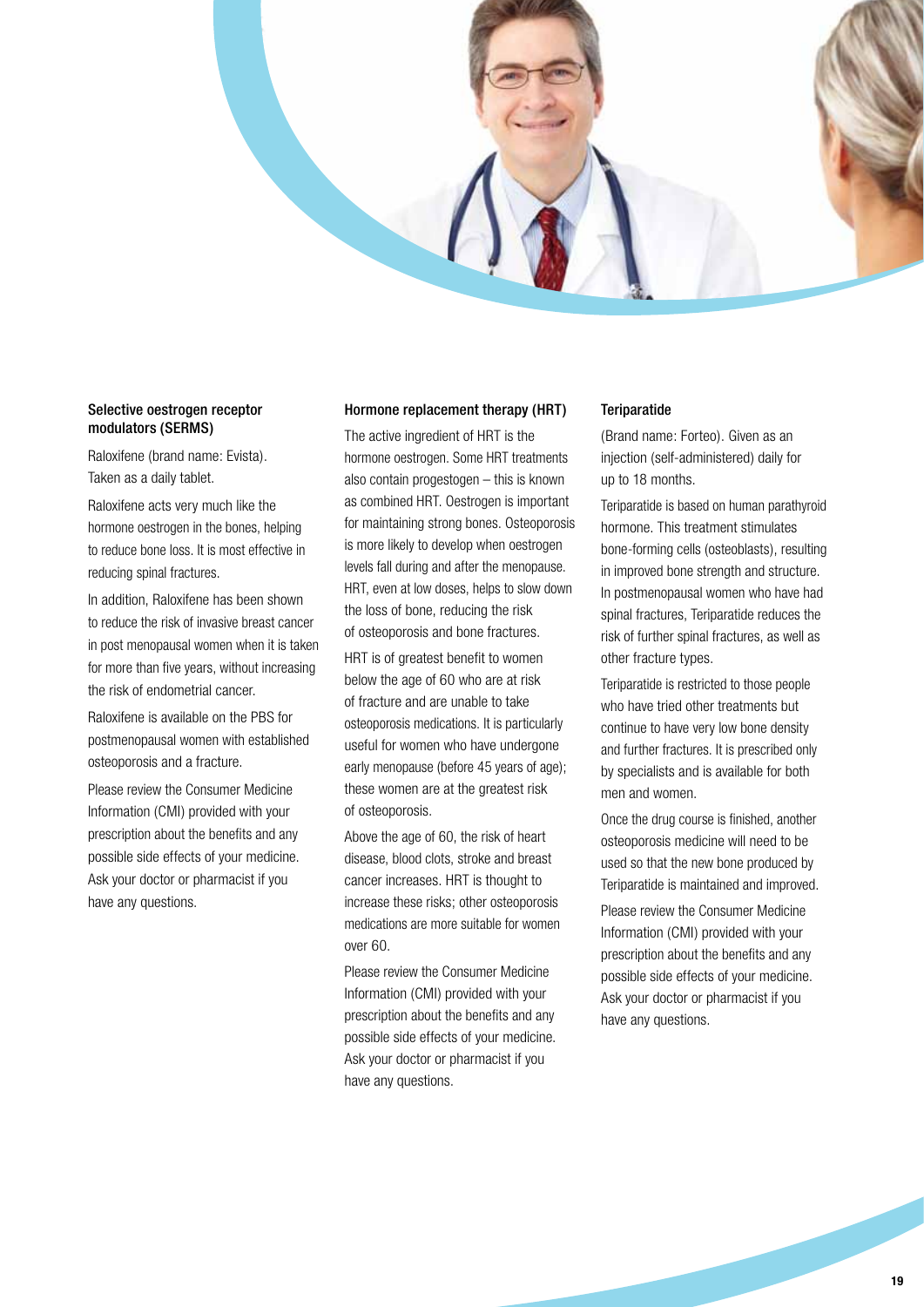# **Tips for taking osteoporosis medicines**

### Be patient

It is likely that your bone loss has occurred over many years, so it will take some time to rebuild. The good news is that by using the right medication in the right way, you should stop losing further bone virtually straight away and can start reducing your risk of fracture.

### Talk to your doctor

Discuss your progress regularly with your doctor. If you think you are experiencing a side effect from your osteoporosis medicine, it is important that you advise your doctor. In many cases, your doctor will be able to rectify the problem. Many people take regular osteoporosis medicines without any problems, but all medicines have the potential to produce side effects.

## Take your medicine as directed

You will only gain the full benefit of your treatment if you continue to take your medicine as directed.

Be careful not to miss a dose. Many of these medicines will not be effective if you take them with food, or at the same time as other medicines or supplements. Your doctor or pharmacist can advise you about how your medication must be taken. Taking the medicine as instructed will also reduce your chance of experiencing side effects.

## Have sufficient calcium and vitamin D

Most osteoporosis medicines have been shown to be more effective when taken with calcium and/or vitamin D supplements. For this reason, your doctor may also prescribe these supplements.

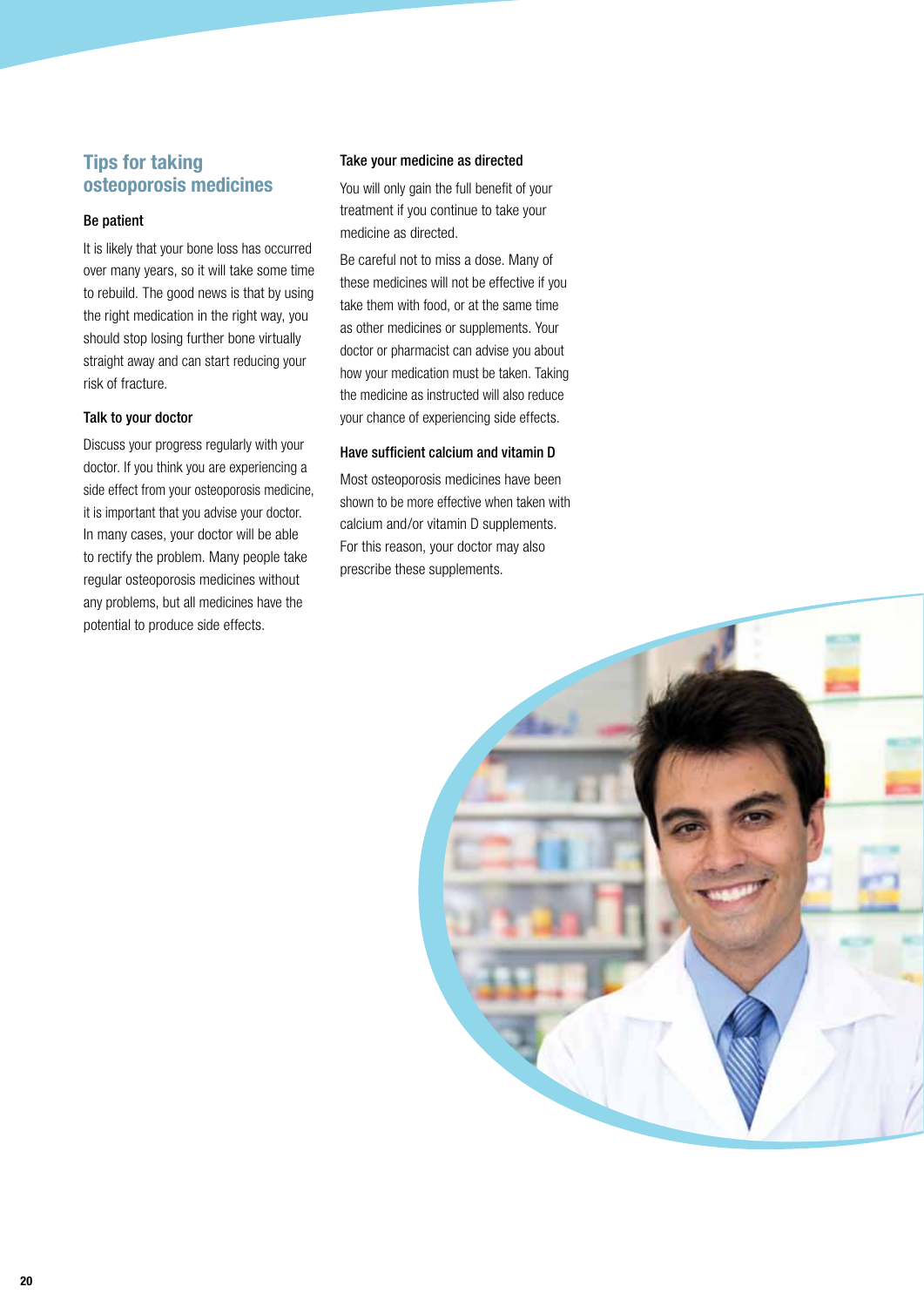# Bone health

# **Recovering from a fracture**

### **Rehabilitation**

Rehabilitation is important following all fractures. The rehabilitation approach will depend on the type of fracture and your age. It can take place in hospital, outpatient clinic, rehabilitation centre, private practice, community centre, fitness facility or at home. A physiotherapist will usually plan an exercise program as part of your rehabilitation and an occupational therapist can conduct a home audit and may recommend walking aids. Rehabilitation is designed to get you back to your previous level of functioning, or, if you are elderly, to a level that is above the level of frailty (or problems with mobility) that led to the fall and fracture.

Rehabilitation can involve:

- Prescribed exercise (for example: muscle strengthening exercises, weight bearing exercises, walking, transfer and balance training, hydrotherapy and other exercises to improve fitness, posture and mobility.
- Walking aids.
- Pain relief (for example; medication, massage, physiotherapy, TENS (Transcutaneous Electrical Nerve Stimulation), hydrotherapy, ultrasound, heat and cold packs, acupuncture and relaxation techniques).

### **Wrist fractures**

Most wrist fractures require a cast for about 6 weeks. During that time, exercises are recommended for the fingers and shoulder to prevent muscle wasting and reduced flexibility. Patients should avoid weight-lifting activity using the lower arm while the cast is on. After removal, a physiotherapist can advise on rehabilitation exercises for the wrist.

### **Spinal fractures**

Pain from spinal fractures usually lasts 6-8 weeks and should lessen as the fracture heals. Initially, exercise will be supervised by a physiotherapist, to prevent any further injury. Hydrotherapy is a good way to introduce exercise following a spinal fracture. Abdominal bracing exercises and advice on posture may also be given. When the fracture has healed, your physiotherapist may start exercises to strengthen the back extension muscles, as this has been shown to reduce the risk of spinal fractures.

### **Hip fractures**

Rehabilitation is essential following hip fracture and usually starts 1-2 days after surgery. Most 'in hospital' programs run for several weeks. Resistance exercise (lifting weights) has been shown to be effective in recovering from a hip fracture. Patients who do intensive resistance exercise for 6-12 months following surgery improve their ability to get up, walk, climb stairs, do household tasks and are better able to maintain bone and muscle strength compared to those who have not participated in ongoing rehabilitation exercises.

### **What action can I take?**

If your doctor has diagnosed osteoporosis, be pro-active and take steps to change your bone health.

You can reduce further bone loss and your risk of fractures:

- Take your osteoporosis medicine as directed.
- Follow advice about adequate calcium, vitamin D and exercise to improve your bone health.
- Decrease your alcohol intake.
- Stop smoking.
- $\bullet$  Be informed  $-$  discuss your bone health with your doctor, pharmacist and physiotherapist. Use this guide and visit the Osteoporosis Australia website for information: **www.osteoporosis.org.au**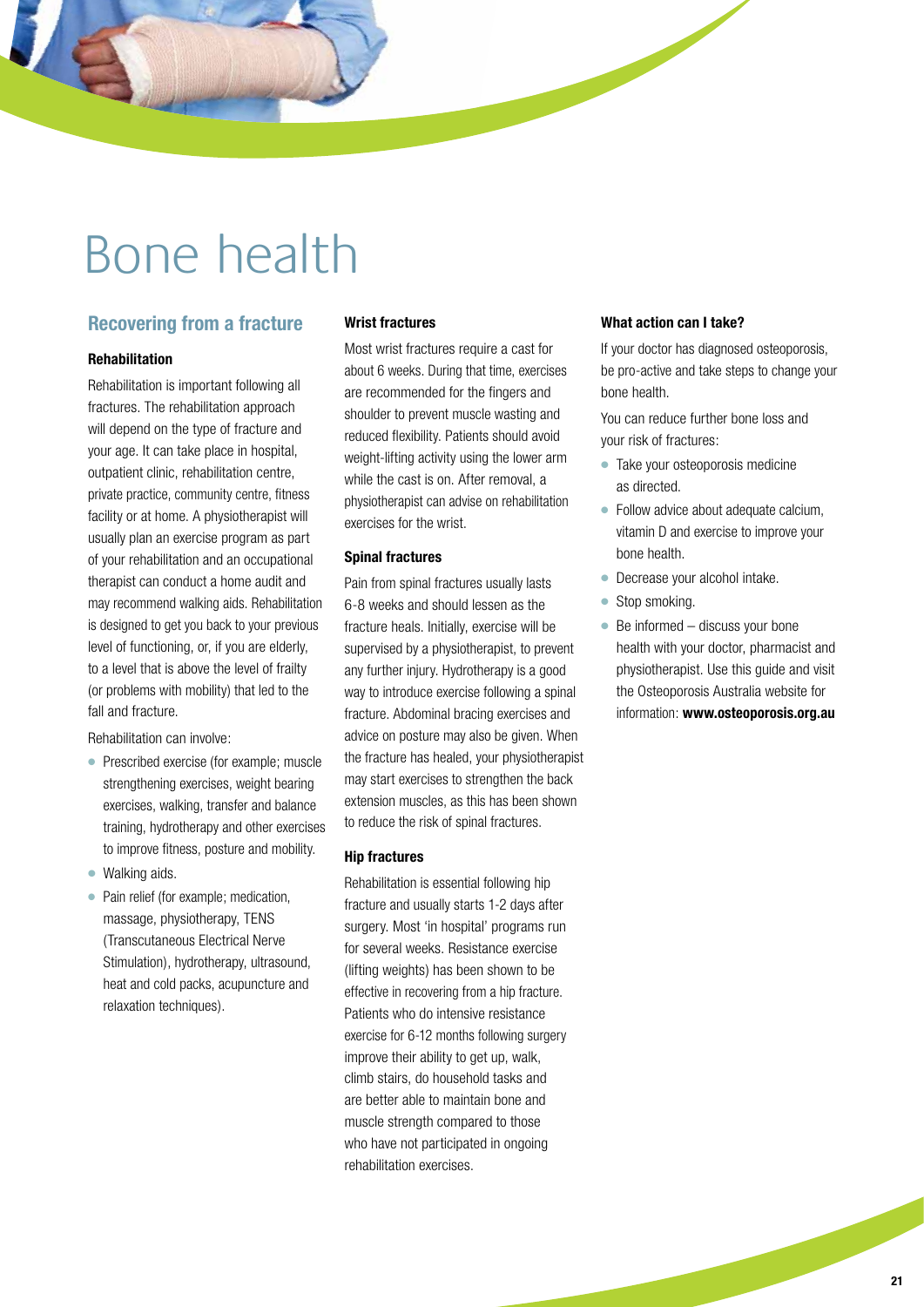

# **Discussing your bone health with your doctor**

# **Questions to ask your doctor**

- Am I at risk of osteoporosis?
- Do I need a bone density test (DXA scan)?
- How can I maintain or improve my bone health?
- If you have been prescribed medicine for osteoporosis:
	- How does my medicine work?
	- How do I take it?
	- How long will I need to take it for?
	- Will there be any side effects?

### **Things to tell you doctor about:**

- Any other medicines or treatments you are taking (including vitamins and supplements).
- Unexplained back pain.
- Loss of height.
- Any family history of osteoporosis.
- Any possible side effects of your osteoporosis medication.

This guide is based on a review of the current evidence and research.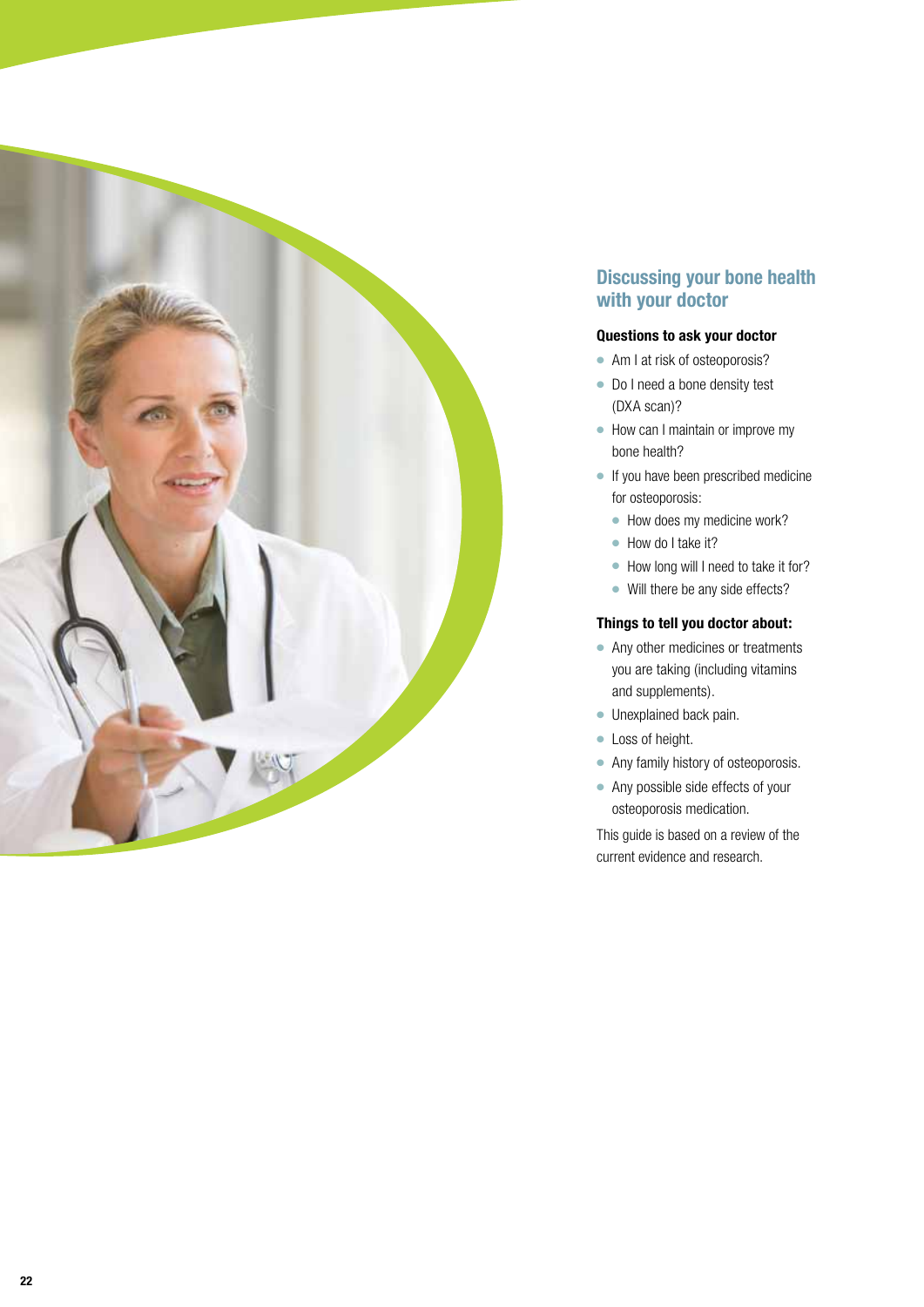# **Osteoporosis Australia**

Osteoporosis Australia is a national, not-for-profit organisation committed to improving awareness and understanding of osteoporosis. Our goal is to reduce the incidence of osteoporosis and osteoporotic fractures in the Australian community.

Our services include:

- Toll-free information number.
- Educational materials for consumers.
- National website and magazine.
- Translated fact sheets in Arabic, Chinese, Greek, Italian and Vietnamese.
- Prevention and self-management programs.
- Community education seminars.
- Health Prefessional education.

### **Our activities include:**

- World Osteoporosis Day (October 20).
- Support for medical research.
- Advocacy to improve patient care.

# **Contact us**

Osteoporosis Australia PO Box 550, Broadway, NSW 2007 National toll-free information number: 1800 242 141 Website: www.osteoporosis.org.au

### **Affiliated state organisations**

**Osteoporosis** New South Wales p: (02) 9857 3300

Osteoporosis Australian Capital Territory p: (02) 6288 4244

Osteoporosis Victoria p: (03) 8531 8000

Osteoporosis Tasmania p: (03) 6228 4824

**Osteoporosis** South Australia p: (08) 8379 5711 Arthritis & Osteoporosis Western Australia p: (08) 9388 2199

**Osteoporosis** Northern Territory p: (08) 8948 5232

**Osteoporosis Queensland** p: (07) 3857 4200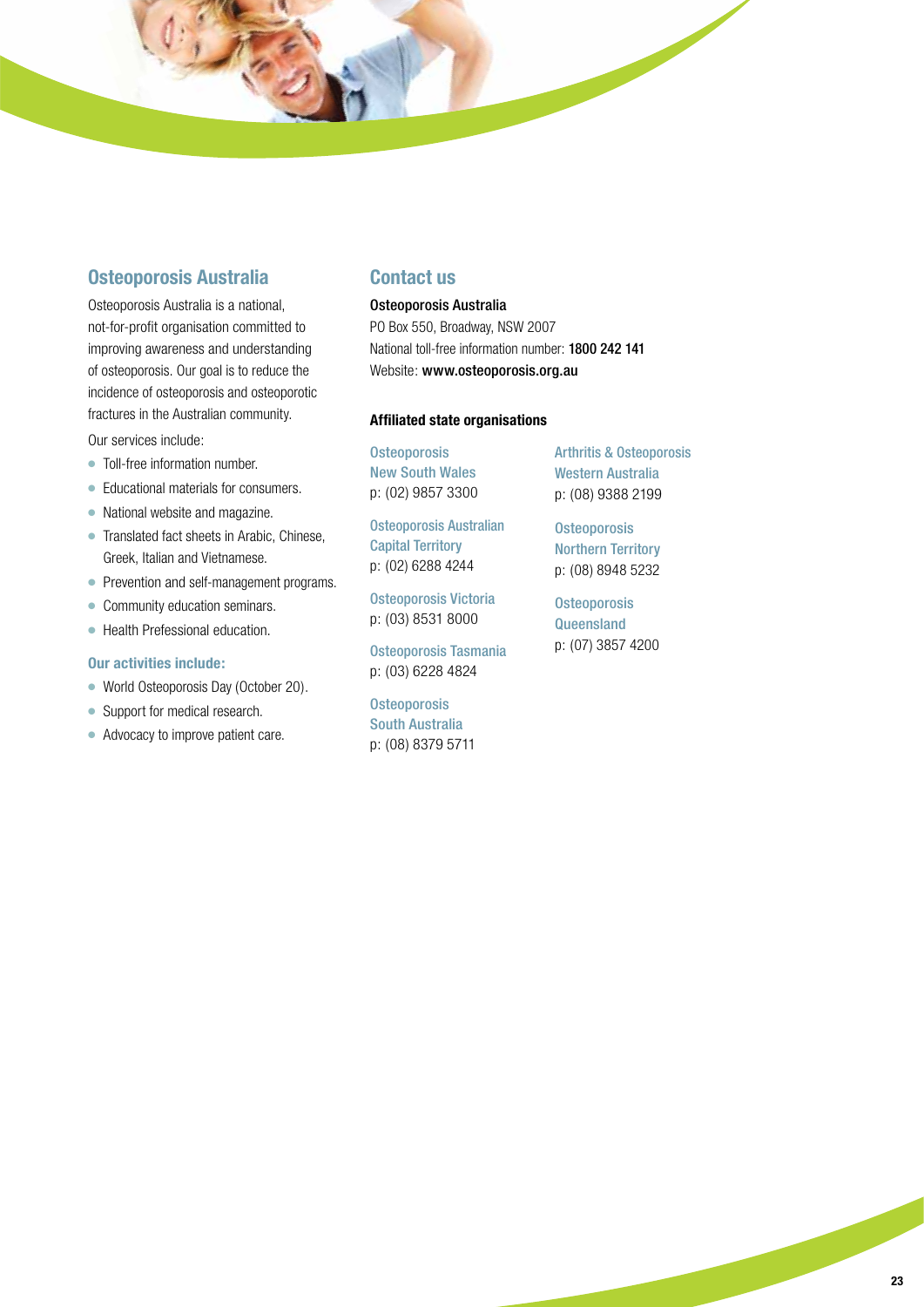### **Bibliography**

Ebeling PR, Daly RM, Kerr DA et al. Building healthy bones throughout life: an evidence-informed strategy to prevent osteoporosis in Australia. 2012. In press.

Nowson CA, McGrath JJ, Ebeling PR, Haikerwal A, Daly RM, Sanders KM, Seibel MJ, Mason RS. Working Group of the Australian and New Zealand<br>Bone and Mineral Society, Endocrine Society of Australia and Osteoporosis Australia.

The Royal Australian College of General Practitioners (2010) Clinical guideline for the prevention and treatment of osteoporosis in postmenopausal<br>women and older men, viewed December 2013, www.racgp.org.au/guidelines/musc

Osteoporosis Australia (2012) Statement on calcium supplements, viewed December 2013, www.osteoporosis.org.au/health-professionals/research-position-papers/

Osteoporosis Australia (2012) Medicines for osteoporosis, viewed December 2013, www.osteoporosis.org.au/about/about-osteoporosis/medicines

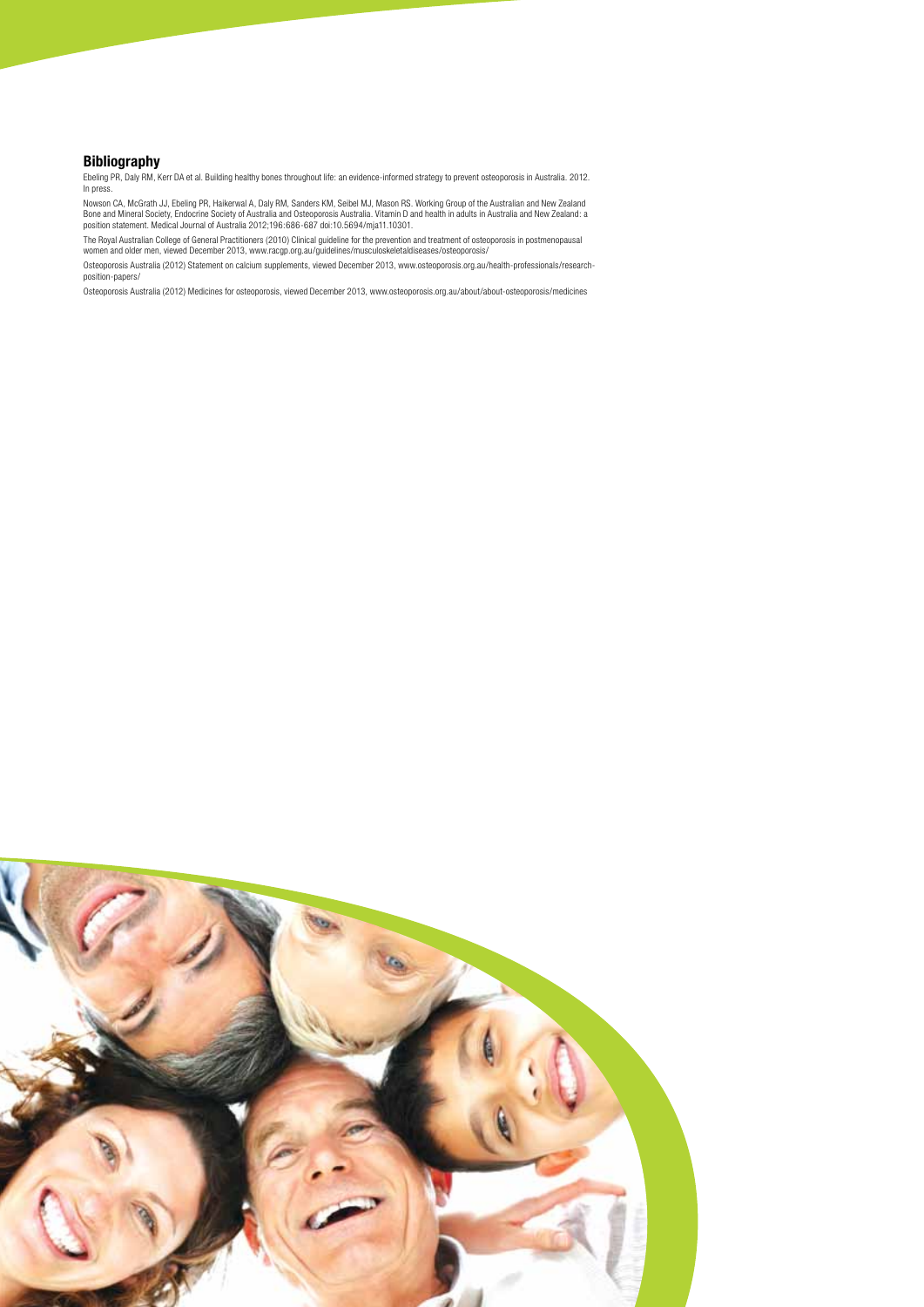